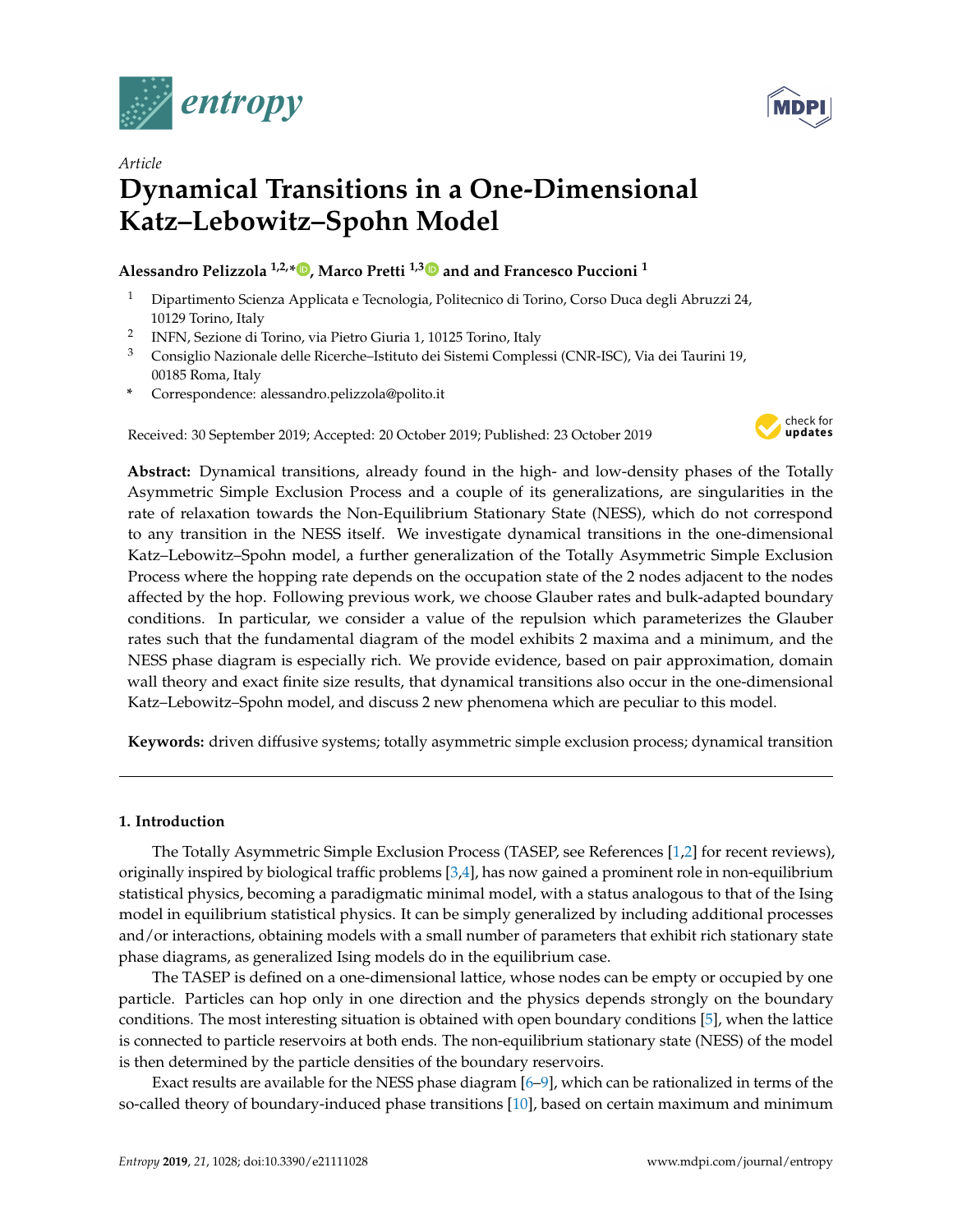current principles. It was observed [\[11–](#page-16-8)[13\]](#page-16-9) that, in order for this theory to be applicable to models with certain additional interactions, a specific choice of the coupling between the system and the boundary reservoirs must be made.

More recently, on the basis of exact results  $[14–16]$  $[14–16]$  on relaxation towards the NESS, a dynamical transition has been identified in the TASEP, that is a singularity in the relaxation rate which does not correspond to any NESS phase transition. The existence of this dynamical transition has also been observed in numerical investigations based on the density matrix renormalization group [\[17\]](#page-16-12), although a physical interpretation has long been lacking. In the last few years, two of us contributed to showing [\[18](#page-16-13)[–20\]](#page-17-0) that this dynamical transition can be at least qualitatively predicted by suitable mean-field-like approaches and is also exhibited by certain models (for which exact results are not available) which generalize the TASEP by including additional processes or interactions, namely the TASEP with Langmuir kinetics [\[21](#page-17-1)[,22\]](#page-17-2) and the Antal–Schütz (AS) model [\[11\]](#page-16-8).

The picture which seems to emerge is that, in those NESS phases where the bulk density is determined by one of the boundary reservoirs—that is, the so-called low-density (LD) and high-density (HD) phases—two phases can be identified on the basis of the behaviour of the relaxation rate. In one phase, dubbed *slow* in Reference [\[19\]](#page-16-14) and typically located near a coexistence line (where the rate vanishes) in the NESS phase diagram, the relaxation rate depends on both reservoir densities. In the other phase, dubbed *fast* in Reference [\[19\]](#page-16-14) and located away from coexistence lines, the relaxation rate depends only on the bulk density, that is, on just one reservoir density. A natural interpretation is that in the fast phase the slowest relaxation mode is a bulk one, while in the slow phase it is determined by the boundary.

Here we address the question of the existence of a dynamical transition in a one-dimensional (1D) version [\[12,](#page-16-15)[13\]](#page-16-9) of the Katz–Lebowitz–Spohn (KLS) model [\[23\]](#page-17-3). This 1D KLS model is more general than the AS model, since here the hopping rate between nodes *i* and *i* + 1 depends on the states of both nodes *i* − 1 and *i* + 2 (in the AS model there is no dependence on node *i* − 1). It also exhibits a richer NESS phase diagram, due to the appearance, for certain values of the model parameters, of 2 maxima in the bulk current-density relation (the fundamental diagram, as it is called in the traffic literature). As a consequence, a richer pattern of dynamical transitions can be expected.

The NESS phase diagram of the 1D KLS model with Glauber hopping rates has been determined in References [\[12](#page-16-15)[,13\]](#page-16-9) using a Markov chain approach to kinetics (MCAK), kinetic Monte Carlo (KMC) and the theory of boundary-induced phase transitions. A rich phase diagram has been obtained, which depends strongly on the choice of boundary conditions. Among the possible choices, the so-called bulk-adapted boundary conditions, or bulk-adapted coupling between system and reservoirs, play a special role, making the theory of boundary-induced phase transitions applicable.

In the present work we look for dynamical transitions in the 1D KLS model with Glauber hopping rates and bulk-adapted boundary conditions, using three different methods: the pair approximation (PA), a modified domain wall theory (mDWT) and extrapolation of exact finite size results. The PA, that we have already used in our study of the dynamical transitions in the AS model [\[19\]](#page-16-14), is slightly more general than the MCAK, and its use is justified by a property of the NESS of our model. Under particular conditions, which are verified in the bulk in the large size limit, the NESS probability distribution is the equilibrium Boltzmann distribution of a 1D Ising (or lattice gas) model with nearest-neighbour interactions [\[13\]](#page-16-9). This makes the PA (and also the MCAK) exact for the NESS, and hence a good candidate, though no longer exact, for the analysis of the relaxation towards the NESS. In the PA the probability distribution of the system configuration is assumed to factor, at all times, into a product of its marginals, the largest marginal involved being that of 2 nearest-neighbour nodes. In other words, the PA can be regarded as a truncation of the entropy cumulant expansion, where the entropy cumulants beyond nearest–neighbours are assumed to vanish. The mDWT is a simple heuristic approach introduced in Reference [\[16\]](#page-16-11), which in the TASEP case reproduces by construction the exact result for the relaxation rate and which we found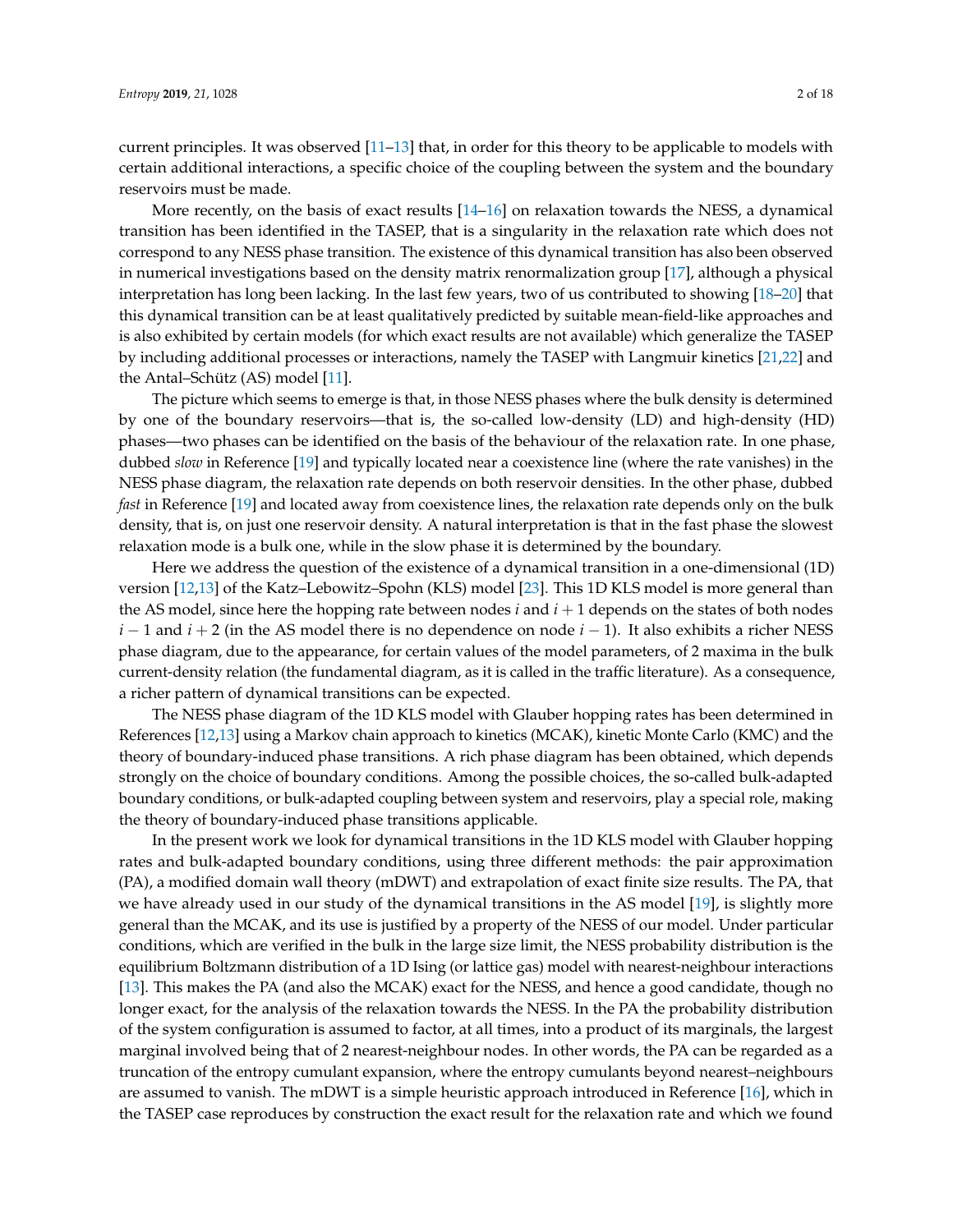useful in our investigation of the AS model [\[19\]](#page-16-14). Finally, the extrapolation of exact finite size results was first used in Reference [\[24\]](#page-17-4), with very accurate results which could have led to an early discovery of the dynamical transition. Again, we found this technique useful in our study of the AS model [\[19\]](#page-16-14).

#### **2. Model and Methods**

The 1D KLS model is defined on a linear chain of *N* nodes, labelled by *i* = 1, . . . , *N*. Each node can be empty or occupied by a single particle. We introduce occupation number variables  $n_i^t$  taking value 0 (respectively 1) if node *i* is empty (resp. occupied) at time *t*. A particle can hop in one direction only (say rightward, or from node *i* to node  $i + 1$ ), provided the destination node is empty. The hopping rate from node *i* to node *i* + 1 depends on the configuration of the nodes *i* − 1 and *i* + 2 and will be denoted by Γ*i*,*i*+1(*ni*−<sup>1</sup> , *ni*+2). Following References [\[12](#page-16-15)[,13\]](#page-16-9) we shall use the Glauber rates

<span id="page-2-0"></span>
$$
\Gamma_{i,i+1}(n_{i-1}, n_{i+2}) \equiv \Gamma(n_{i-1}, n_{i+2}) = \frac{1}{1 + \exp[(n_{i+2} - n_{i-1})V]}.
$$
\n(1)

It can be shown [\[13\]](#page-16-9) that, with this choice of the hopping rates the NESS probability distribution in the bulk (e.g., in a model with periodic boundary conditions, with a given particle density which will be independent of time) is the equilibrium Boltzmann distribution of a 1D lattice gas model with repulsive (for  $V > 0$ ) nearest-neighbour interaction  $V$  and thermal energy  $k_B T = \beta^{-1} = 1$ , that is with a dimensionless Hamiltonian

<span id="page-2-1"></span>
$$
\beta H = V \sum_{i} n_i n_{i+1} - \mu \sum_{i} n_i, \qquad (2)
$$

where  $\mu$  is a chemical potential, conjugate to the particle density, and the time index in the occupation number variables has been dropped, since we are dealing with a steady state. A slightly more general result actually holds [\[13\]](#page-16-9): the NESS is described by the above Hamiltonian if the hopping rates satisfy

$$
\Gamma(0,1) = e^{-V}\Gamma(1,0),
$$
\n(3)

$$
\Gamma(0,1) + \Gamma(1,0) = \Gamma(0,0) + \Gamma(1,1).
$$
 (4)

These conditions are clearly satisfied by the Glauber rates Equation [\(1\)](#page-2-0), but other choices are possible, for instance the AS model, where  $\Gamma(0, n_{i+2}) = \Gamma(1, n_{i+2})$ . It is important to stress here that the NESS distribution does not satisfy detailed balance with respect to the dynamics of the 1D KLS model, so the NESS is truly out of equilibrium.

The relationship between the bulk NESS and the 1D lattice gas has important consequences, since the equilibrium distribution of a 1D lattice gas (or Ising) model factors in a simple way into a product of local marginals, and the PA becomes exact [\[25\]](#page-17-5). In order to be more specific it is useful to introduce some notation for marginal distributions and expectation values. In the following we will denote the marginal distribution for a cluster of nodes starting at *i*, at time *t*, by

$$
P_i^t[klm...] \equiv \mathbb{P}\left\{n_i^t = k, n_{i+1}^t = l, n_{i+2}^t = m, \dots\right\}.
$$
 (5)

We will also denote the local densities and correlations by

<span id="page-2-3"></span><span id="page-2-2"></span>
$$
\rho_i^t \equiv P_i^t[1] = \langle n_i^t \rangle \tag{6}
$$

$$
\phi_i^t \equiv P_i^t[11] = \langle n_i^t n_{i+1}^t \rangle \tag{7}
$$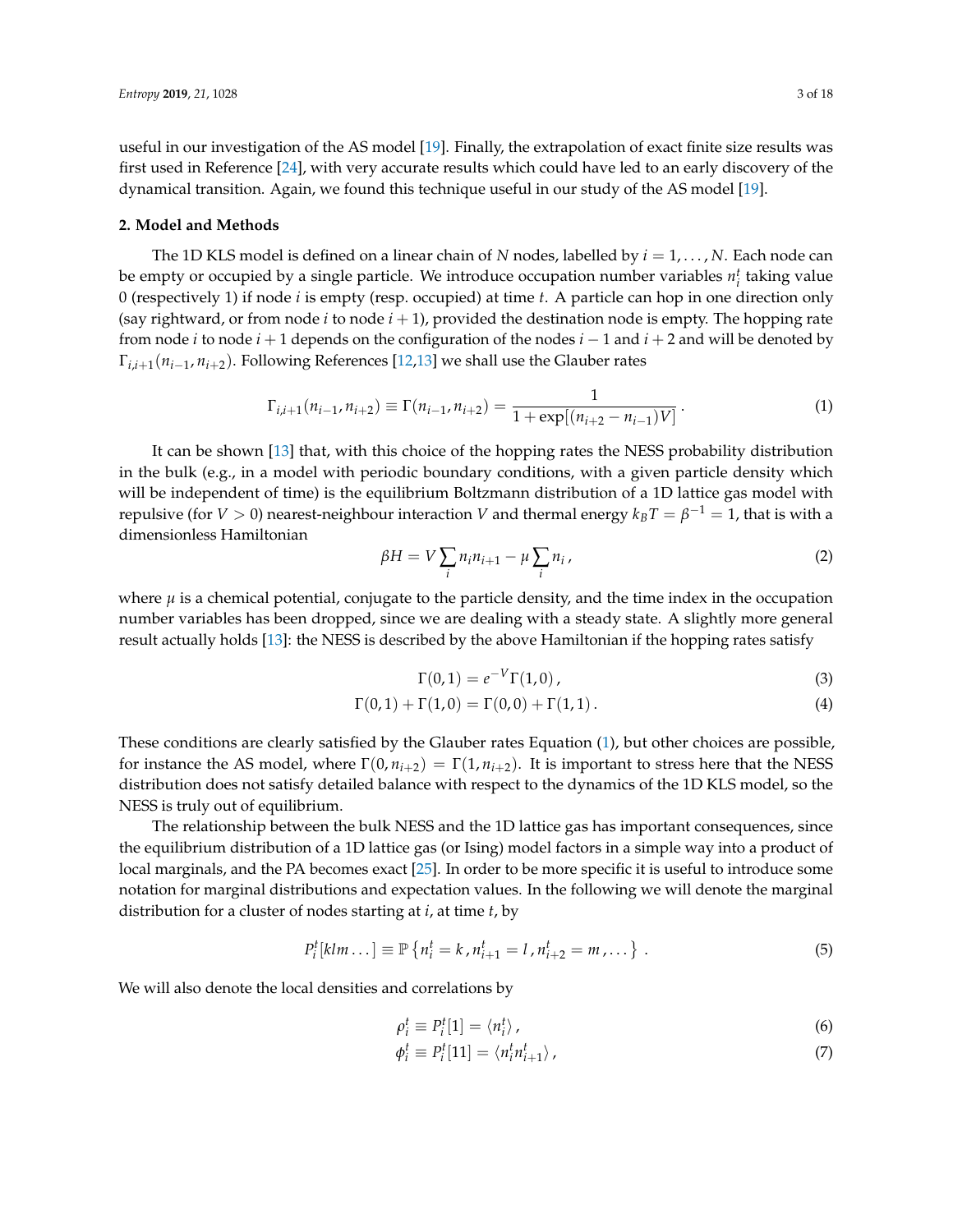respectively. In the NESS we will drop the time index (e.g., the local density will be  $\rho_i$ ) and in a bulk NESS we will also drop the position index (e.g., the bulk density will be *ρ*). The local densities and correlations can be used to parameterize the 1-node and 2-node marginals as follows

$$
P_i^t[1] = \rho_i^t,\tag{8}
$$

$$
P_i^t[0] = 1 - \rho_i^t,\tag{9}
$$

$$
P_i^t[11] = \phi_i^t \tag{10}
$$

$$
P_i^t[10] = \rho_i^t - \phi_i^t,\tag{11}
$$

$$
P_i^t[01] = \rho_{i+1}^t - \phi_i^t \tag{12}
$$

$$
P_i^t[00] = 1 - \rho_i^t - \rho_{i+1}^t + \phi_i^t. \tag{13}
$$

The factorization property of the 1D lattice gas, and hence of a bulk NESS of our model, can now be expressed by writing that *k*-node marginals ( $k \geq 3$ ) factor according to

<span id="page-3-0"></span>
$$
P_i[n_i n_{i+1} \dots n_{i+k-1}] = \frac{\prod_{l=i}^{i+k-2} P_l[n_l n_{l+1}]}{\prod_{l=i+1}^{i+k-2} P_l[n_l]},
$$
\n(14)

that is into a product of 2-node and 1-node marginals (see e.g., Reference [\[25\]](#page-17-5) for a derivation of this property for an equilibrium 1D model with nearest-neighbour interactions, which includes the Hamiltonian Equation [\(2\)](#page-2-1)). The PA [\[18,](#page-16-13)[19\]](#page-16-14), as well as the MCAK [\[12,](#page-16-15)[13\]](#page-16-9) and related techniques [\[26–](#page-17-6)[30\]](#page-17-7), is based on the assumption that the factorization Equation [\(14\)](#page-3-0) holds at any time, and this explains why these techniques can give exact results for a bulk NESS.

In terms of entropy, we can introduce 1-node and 2-node cluster entropies (in units such that  $k_B = 1$ )

$$
S_i = -\sum_{n_i=0,1} P_i[n_i] \ln P_i[n_i], \qquad (15)
$$

$$
S_{i,i+1} = -\sum_{n_i=0,1} \sum_{n_{i+1}=0,1} P_i[n_i, n_{i+1}] \ln P_i[n_i, n_{i+1}]. \tag{16}
$$

Of course, cluster entropies can be defined analogously for clusters of any length. In particular, for a *k*-node cluster, Equation [\(14\)](#page-3-0) implies that

<span id="page-3-1"></span>
$$
S_{i,\dots,i+k-1} = \sum_{l=i}^{i+k-2} S_{l,l+1} - \sum_{l=i+1}^{i+k-2} S_l = \sum_{l=i}^{i+k-1} S_l + \sum_{l=i}^{i+k-2} \tilde{S}_{l,l+1} \,, \tag{17}
$$

where we have also introduced the 2-node entropy cumulants [\[25,](#page-17-5)[31\]](#page-17-8)

$$
\tilde{S}_{l,l+1} = S_{l,l+1} - S_l - S_{l+1}.
$$
\n(18)

A simple consequence of Equation [\(17\)](#page-3-1) is that the 3-node cumulants [\[25,](#page-17-5)[31\]](#page-17-8)

$$
\tilde{S}_{l,l+1,l+2} = S_{l,l+1,l+2} - S_{l,l+1} - S_{l+1,l+2} + S_{l+1},
$$
\n(19)

together with all the higher order ones, vanish in a bulk NESS of our model. Considering the PA (and other techniques sharing the same factoring assumption), we can say that it approximates the kinetics by neglecting 3-node (and higher order) entropy cumulants.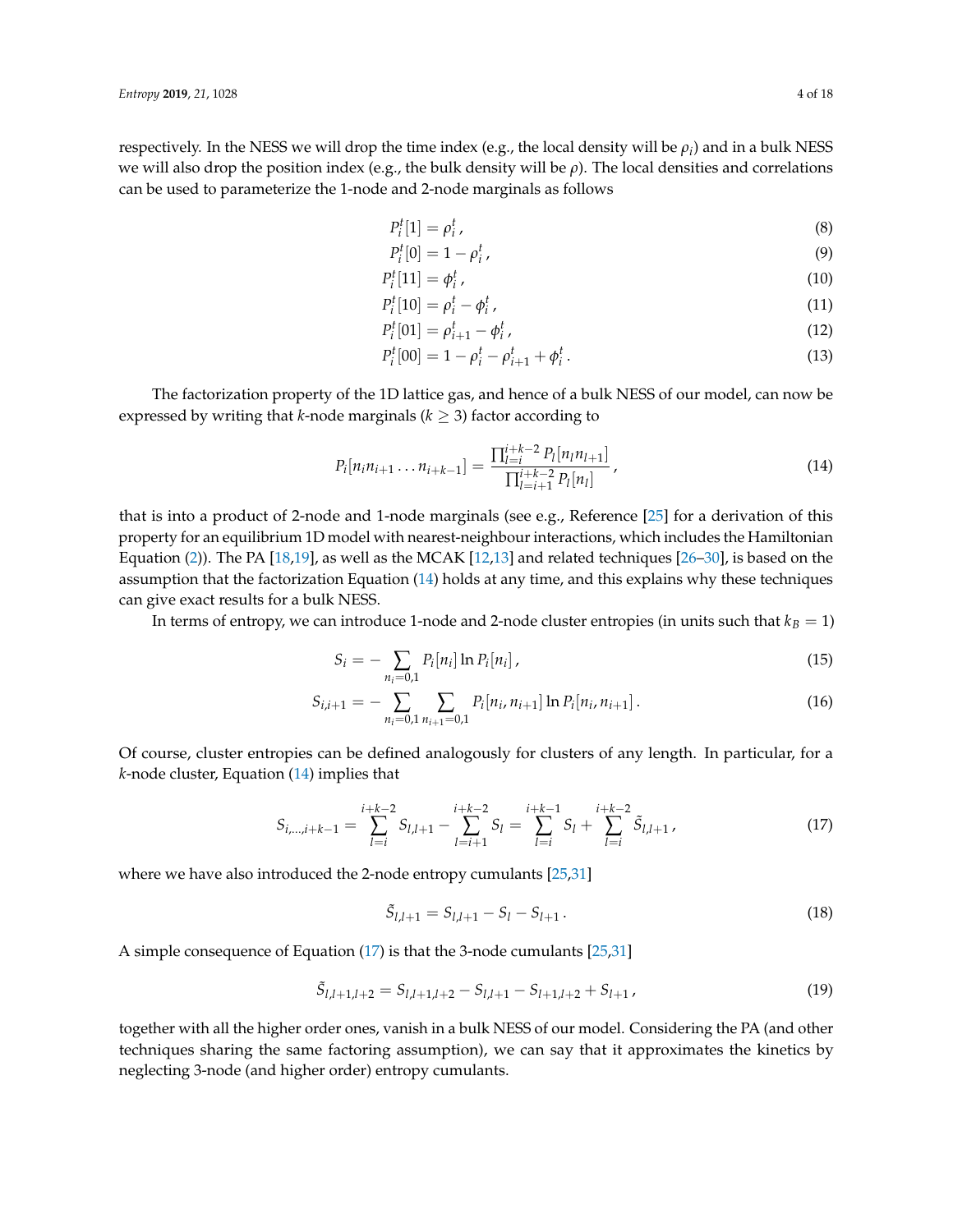Using the factorization Equation [\(14\)](#page-3-0) we can write kinetic equations for 1-node and 2-node marginals, that is for  $\rho_i^t$  and  $\phi_i^t$ , at the PA level. Introducing the probability current

<span id="page-4-4"></span><span id="page-4-2"></span><span id="page-4-0"></span>
$$
J_i^t = \sum_{k,n=0,1} P_{i-1}^t [k10n] \Gamma(k,n)
$$
 (20)

and marginalizing the full master equation of the model, one obtains

$$
\dot{\rho}_i^t = J_{i-1}^t - J_i^t = \sum_{k,n=0,1} P_{i-2}^t [k10n] \Gamma(k,n) - \sum_{k,n=0,1} P_{i-1}^t [k10n] \Gamma(k,n), \qquad (21)
$$

$$
\dot{\phi}_i^t = \sum_{k=0,1} P_{i-2}^t[k101] \Gamma(k,1) - \sum_{n=0,1} P_i^t[110n] \Gamma(1,n).
$$
\n(22)

The above equations, derived in the Appendix [A,](#page-12-0) are exact but not closed in that they depend on 4-node marginals. The PA is indeed a possible closure scheme, using the factorization Equation [\(14\)](#page-3-0) as an approximation:

<span id="page-4-5"></span>
$$
P_i^t[k10n] \cong \frac{P_i^t[k1] \, P_{i+1}^t[10] \, P_{i+2}^t[0n]}{P_{i+1}^t[1] \, P_{i+2}^t[0]} \,. \tag{23}
$$

Before considering the kinetics according to the above equations, it is necessary to discuss bulk solutions for the NESS in some detail, and then specify the boundary conditions. In order to find a bulk NESS solution, that is a solution being invariant with respect to both time and position, we set  $\rho_i^t = \rho$ ,  $\phi_i^t = \phi$ ,  $\dot{\rho}_i^t = \dot{\phi}_i^t = 0$  and drop all time and node indices in the marginals. From Equation [\(22\)](#page-4-0) we obtain

$$
\frac{P[1100]}{P[0101]} = \frac{\Gamma(0,1)}{\Gamma(1,0)},
$$
\n(24)

which in the PA becomes

<span id="page-4-1"></span>
$$
\frac{P[11] P[00]}{P[01]^2} = \frac{\Gamma(0,1)}{\Gamma(1,0)}.
$$
\n(25)

In order to reduce the above equation to its simplest possible form we introduce the *bulk correlator*

<span id="page-4-6"></span>
$$
\eta \equiv \frac{P[10]}{P[1]P[0]} \,. \tag{26}
$$

We can then write the 1-node and 2-node marginals as

$$
P[0] = 1 - \rho \tag{27}
$$

<span id="page-4-3"></span>
$$
P[1] = \rho \tag{28}
$$

$$
P[10] = P[01] = \eta \rho (1 - \rho), \qquad (29)
$$

$$
P[00] = (1 - \eta \rho) (1 - \rho), \qquad (30)
$$

$$
P[11] = [1 - \eta(1 - \rho)] \rho.
$$
 (31)

Equation  $(25)$  can then be rewritten as

$$
\frac{1}{\eta^2} - \frac{1}{\eta} + \rho(1 - \rho) \left[ 1 - \frac{\Gamma(0, 1)}{\Gamma(1, 0)} \right] = 0,
$$
\n(32)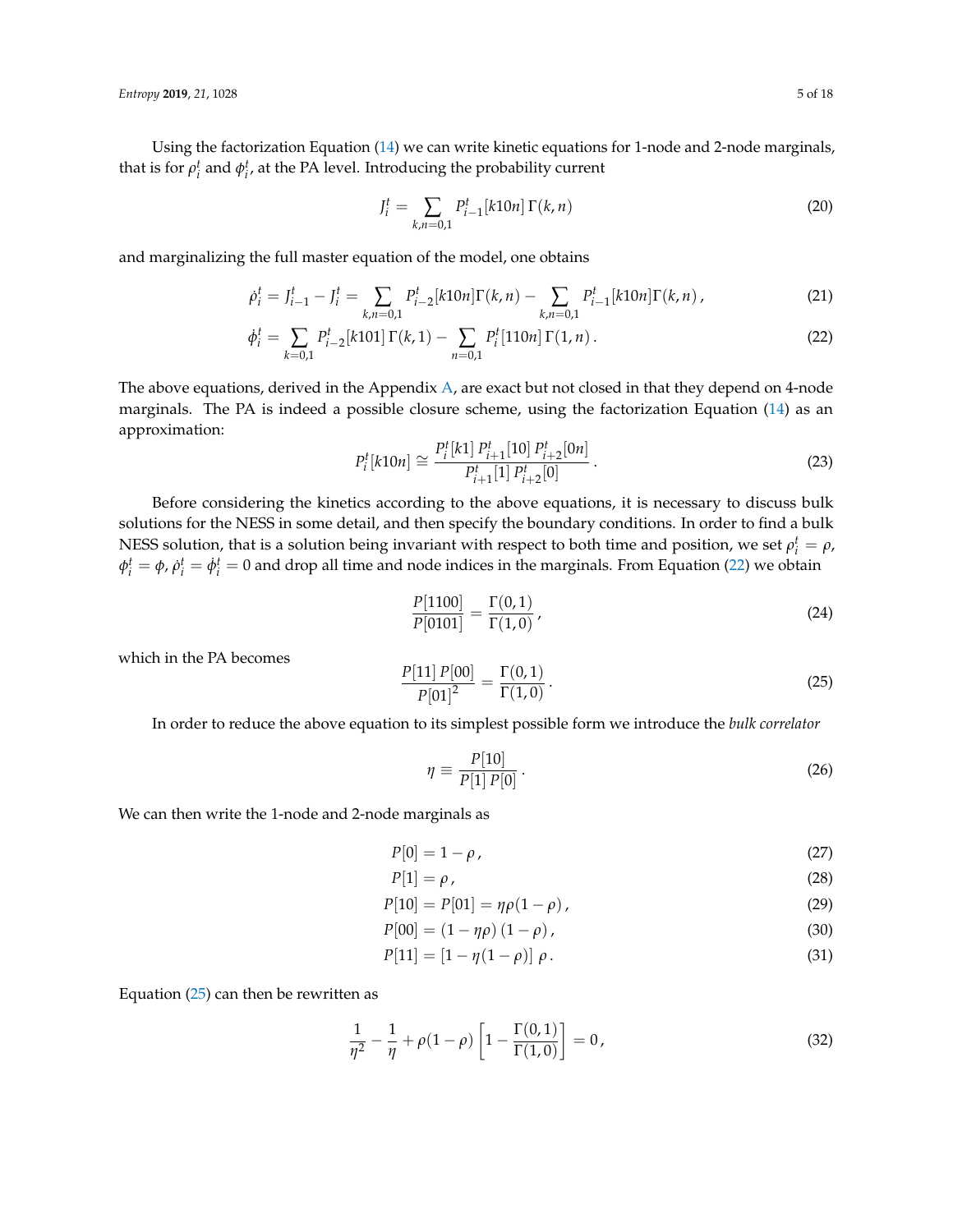which establishes the relationship between *ρ* and *η* characterizing the bulk steady state, and in particular it allows us to determine *η* as a function of *ρ* as

<span id="page-5-2"></span>
$$
\eta(\rho) = \frac{2}{1 + \sqrt{1 - 4\rho(1 - \rho)\left[1 - \Gamma(0, 1)/\Gamma(1, 0)\right]}}.
$$
\n(33)

We can now compute the bulk current from Equation  $(20)$ . Using Equations  $(25)$ – $(31)$  we obtain

<span id="page-5-0"></span>
$$
J(\rho) = \Gamma(1,0) \{ \eta(\rho) \rho(1-\rho) + [1-\eta(\rho)] (a+b\rho) \}, \qquad (34)
$$

where we have also defined

$$
a \equiv \frac{\Gamma(1,0) - \Gamma(0,0)}{\Gamma(1,0) - \Gamma(0,1)}, \qquad b \equiv \frac{\Gamma(0,0) - \Gamma(1,1)}{\Gamma(1,0) - \Gamma(0,1)}.
$$
 (35)

With the Glauber rates Equation [\(1\)](#page-2-0) we obtain  $a = 1/2$  and  $b = 0$  for the present model. Equation [\(34\)](#page-5-0) can also be used for the AS model, in which case one obtains  $a = 0$  and  $b = 1$ . For pure TASEP instead one has  $a = b = 0$  and  $\eta = 1$ .

<span id="page-5-1"></span>The bulk current-density relation (fundamental diagram) Equation [\(34\)](#page-5-0) is illustrated in Figure [1](#page-5-1) as a function of both the repulsion *V* and the density *ρ*. It must be stressed that this result has already been obtained in References [\[12,](#page-16-15)[13\]](#page-16-9) (using the MCAK), where the current was also shown to exhibit a single maximum at density 1/2 for *V* < *V*∗ = 2 ln 3 and 2 maxima, symmetric with respect to a minimum at density  $1/2$ , for  $V > V_*$ .



**Figure 1.** Contour plot of the bulk current as a function of repulsion *V* and density *ρ*. Maxima with respect to *ρ* are shown with full black lines. The vertical dashed line corresponds to  $V = 2V_*,$ 

In the following we consider a system with open boundary conditions, coupled to 2 particle reservoirs, characterized by particle densities  $\rho_L$  (the left reservoir) and  $\rho_R$  (the right one). Specifying the coupling between the system and the reservoirs, that is the rates of particle injection from the left reservoir and extraction to the right reservoir, is a delicate issue, and several choices are possible. We will use the so-called bulk-adapted boundary conditions [\[11](#page-16-8)[–13,](#page-16-9)[26\]](#page-17-6), which make the theory of boundary-induced phase transitions applicable. These conditions can be defined in such a way that they would yield bulk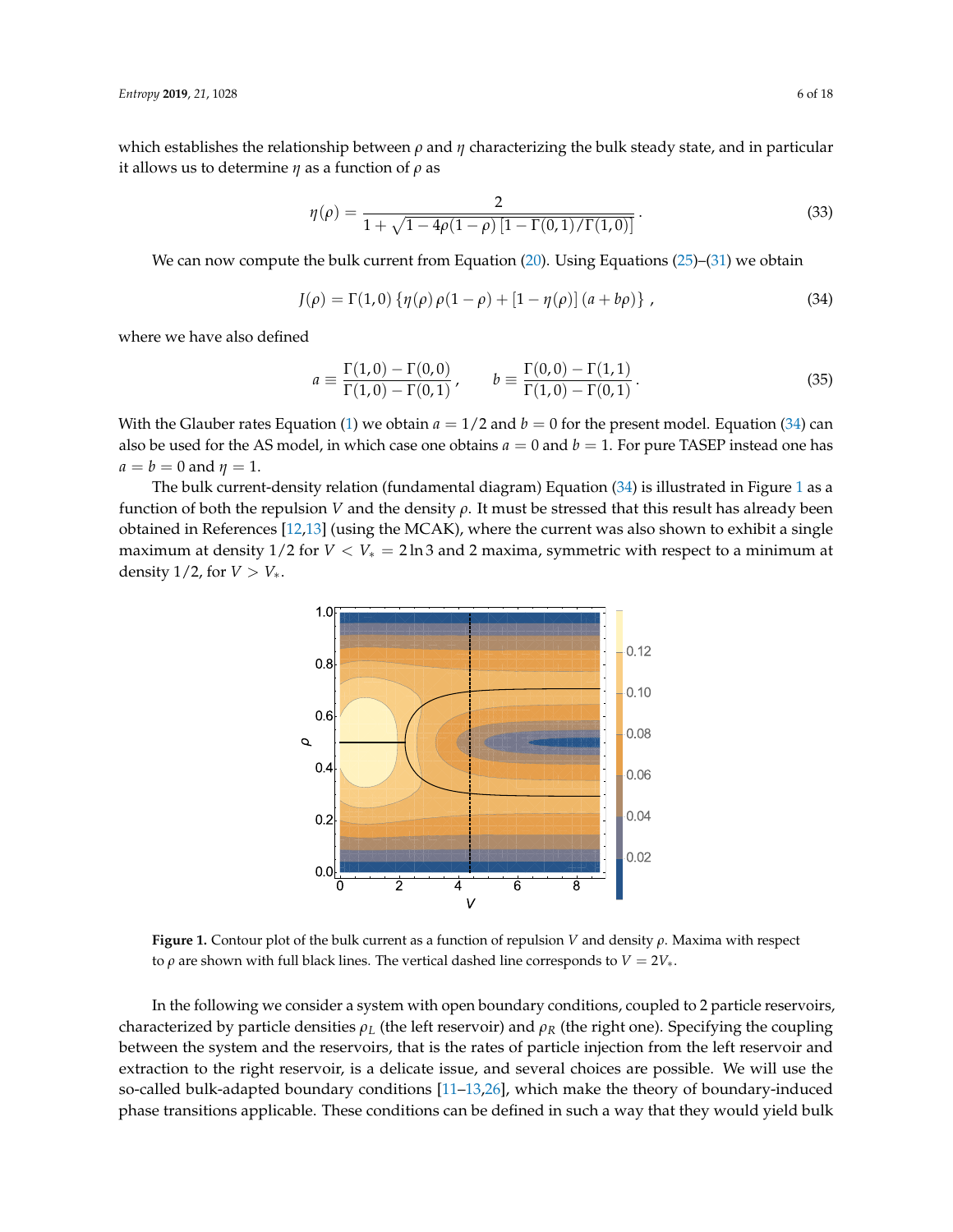NESS solutions in semi-infinite systems. In order to fix ideas, consider the left boundary: the injection rate at node 1 will depend on the occupation of node 2. We would like to determine this injection rate in such a way that a semi-infinite system with nodes  $i = 1, 2, \ldots$ , coupled to a left reservoir of density *ρL*, exhibits a bulk NESS of the type discussed above, with density *ρL*. This can be achieved if the left reservoir is equivalent to another semi-infinite system (with nodes at  $i = 0, -1, \ldots$ ) whose NESS is a bulk one with density  $\rho_L$ . Within this framework, the time evolution of our system, at the PA level, is still described by Equations [\(21\)](#page-4-4) (for  $i = 1, ..., N$ ) and [\(22\)](#page-4-0) (for  $i = 1, ..., N - 1$ ), provided we define the 4-node marginals  $P_i^t[k10n]$  pertaining sites "outside the system" (namely, for  $i = -1, 0, N - 2, N - 1$ ) in a suitable way. In particular, we have to generalize Equation [\(23\)](#page-4-5) (which holds for  $i = 1, ..., N - 3$ ) to the following one

<span id="page-6-0"></span>
$$
P_i^t[k10n] = \frac{\tilde{P}_i^t[k1] \tilde{P}_{i+1}^t[10] \tilde{P}_{i+2}^t[0n]}{\tilde{P}_{i+1}^t[1] \tilde{P}_{i+2}^t[0]}, \qquad i = -1, \dots, N-1,
$$
\n(36)

where we have defined

<span id="page-6-1"></span>
$$
\tilde{P}_i^t[mn] = \begin{cases}\nP_L[mn], & i = -1, 0 \\
P_i^t[mn], & i = 1, \dots, N-1 \\
P_R[mn], & i = N, N+1\n\end{cases}\n\tag{37}
$$

<span id="page-6-2"></span>
$$
\tilde{P}_i^t[n] = \begin{cases}\nP_L[n], & i = 0, 1 \\
P_i^t[n], & i = 2, \dots, N - 1 \\
P_R[n], & i = N, N + 1\n\end{cases} \tag{38}
$$

where in turn  $P_L[\cdot]$  and  $P_R[\cdot]$  denote the bulk probabilities (Equations [\(27\)](#page-4-6)–[\(31\)](#page-4-3), together with Equation [\(33\)](#page-5-2)) evaluated for  $\rho = \rho_L$  and  $\rho = \rho_R$ , respectively. From the above equations one can derive those reported in Reference [\[13\]](#page-16-9) for the boundary rates, if Glauber rates are chosen according to Equation [\(1\)](#page-2-0).

With the above choice for the coupling between system and reservoirs, the 1D KLS model is now fully specified, and we can discuss how our methods, namely the PA, the mDWT and the extrapolation of finite size results, can be applied to characterize the NESS and the relaxation towards it.

The PA is based on Equations [\(21\)](#page-4-4) (for  $i = 1, \ldots, N$ ), [\(22\)](#page-4-0) (for  $i = 1, \ldots, N - 1$ ) and [\(36\)](#page-6-0) (for  $i =$  $-1, \ldots, N-1$ ), which can be rewritten as a whole by introducing the  $(2N-1)$ -component vector  $x^t =$  $(\rho_1^t, \phi_1^t, \ldots, \rho_{N-1}^t, \phi_{N-1}^t, \rho_N^t)$ , as

$$
\dot{x}^t = f(x^t). \tag{39}
$$

The NESS  $x = (\rho_1, \rho_1, \ldots, \rho_{N-1}, \rho_{N-1}, \rho_N)$  will be given by the condition  $f(x) = 0$ , and relaxation near the NESS will be described by the relaxation matrix *M*, with elements

$$
M_{ab} = -\left. \frac{\partial f_a}{\partial x_b^t} \right|_{x^t = x}, \qquad a, b = 1, \dots, 2N - 1. \tag{40}
$$

In particular, the smallest eigenvalue  $\lambda_1$  of *M* is the slowest relaxation rate, that is the inverse of the longest relaxation time, which, for our investigation of the dynamical transition, is the quantity we are mainly interested in. It is important to stress that the PA gives exact results for the bulk NESS solutions, but not for the relaxation rate  $\lambda_1$ . It is therefore important to obtain estimates of  $\lambda_1$  from independent techniques. In this work we will use the mDWT and the extrapolation of exact finite size results, as we did in the case of the AS model [\[19\]](#page-16-14).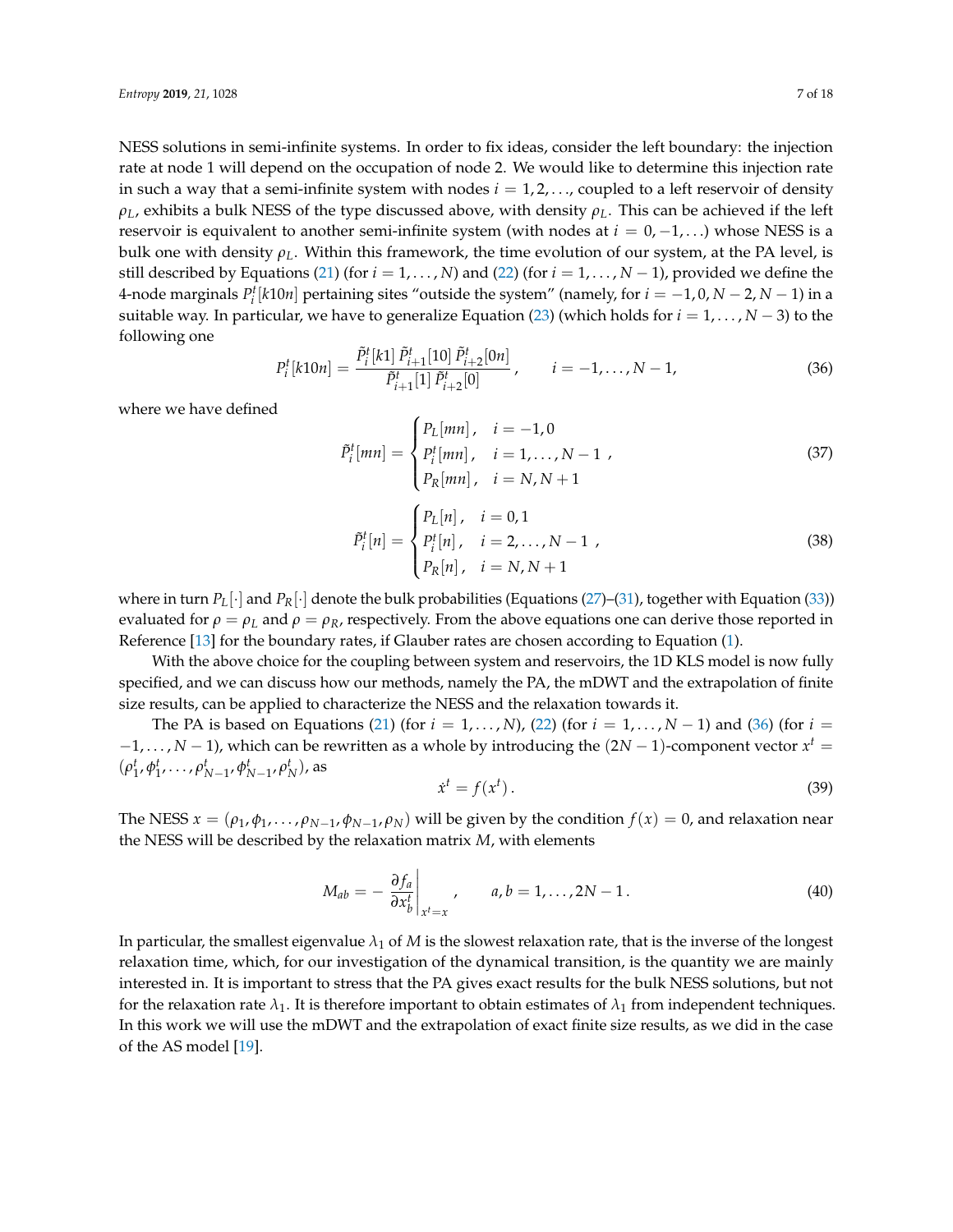The mDWT was proposed in Reference [\[16\]](#page-16-11), on the basis of a comparison between the standard DWT result for the relaxation rate of pure TASEP and the exact one. In the DWT, the relaxation rate is given by

$$
\lambda_1 = \left(\sqrt{D_R} - \sqrt{D_L}\right)^2,\tag{41}
$$

where  $D_{L,R} = J(\rho_{L,R})/|\rho_R - \rho_L|$ . It turns out that the DWT result is exact in the slow phase of pure TASEP, and the dynamical transition corresponds to a maximum of the DWT rate. In the mDWT, which is exact by construction for pure TASEP, one takes the DWT result in the slow phase and the maximum rate in the fast phase. Based on our study of the AS model [\[19\]](#page-16-14), we do not expect the mDWT to remain exact for models with interactions, but just to provide an independent qualitative confirmation of the PA results.

Finally, the third independent approach we will use to estimate the relaxation rate of our model will be the extrapolation of finite size results, along the lines of References [\[24,](#page-17-4)[32\]](#page-17-9), where very accurate results were obtained for pure TASEP. The smallest nonzero eigenvalue of the transition matrix of the full master equation is numerically computed for a set of small *N* values, and the  $N \to \infty$  limit is then extrapolated using the Bulirsch–Stoer (BST) algorithm [\[33,](#page-17-10)[34\]](#page-17-11). The parameter *ω*, characterizing the leading term in the expected size dependence, has been set at 2 (as in our study of the AS model [\[19\]](#page-16-14)), based on the exactly known finite-size behaviour of the relaxation rate for pure TASEP [\[14](#page-16-10)[,16\]](#page-16-11), after verifying numerically that this value gives near-optimal results according to the criterion proposed in Reference [\[34\]](#page-17-11).

## **3. Results**

In the present section we compute the relaxation rate of the 1D KLS model with bulk-adapted boundary conditions, for  $V = 2V_*$  (that is, in the case of the dashed line in Figure [1\)](#page-5-1), as a function of the reservoir densities. We choose this particular value because in this case the NESS phase diagram, reported for convenience in Figure [2,](#page-8-0) has already been determined in Reference [\[13\]](#page-16-9) by means of extremal current principles which turn out to be exact in the case of bulk-adapted boundary conditions. In Reference [\[13\]](#page-16-9), it has been shown indeed that, as far as the NESS is concerned, this case exhibits all relevant new features of the model.

This NESS phase diagram exhibits 7 different phases and a symmetry with respect to the diagonal  $\rho_L + \rho_R = 1$  due to the particle–hole symmetry of the model. In the portion of the phase diagram corresponding to each phase we report an identifier of the phase (I to VII) and the value of the bulk density. This is indeed a quantity which characterizes the NESS because, in the thermodynamical limit  $N \to \infty$ , the local density tends to the bulk density over the whole lattice, except in boundary regions whose size remains finite as *N* → ∞. Phases I and VI are LD phases, whose bulk density *ρ<sup>L</sup>* is determined by the left reservoir. Symmetrically, phases III and V are HD phases, whose bulk density *ρ<sup>R</sup>* is determined by the right reservoir. In addition, there are the 2 maximal current phases II and VII, whose bulk densities  $\rho_{M1}$ and *ρM*<sup>2</sup> correspond to the maxima of the fundamental diagram along the dashed line in Figure [1,](#page-5-1) and the minimal current phase IV, whose bulk density 1/2 corresponds to a minimum in the fundamental diagram. Among the various NESS transitions separating these phases, it is important to observe here that LD and HD phases are always separated by discontinuous (in the bulk density) transitions, denoted by solid lines in Figure [2.](#page-8-0) Exactly at these transitions, the 2 phases coexist.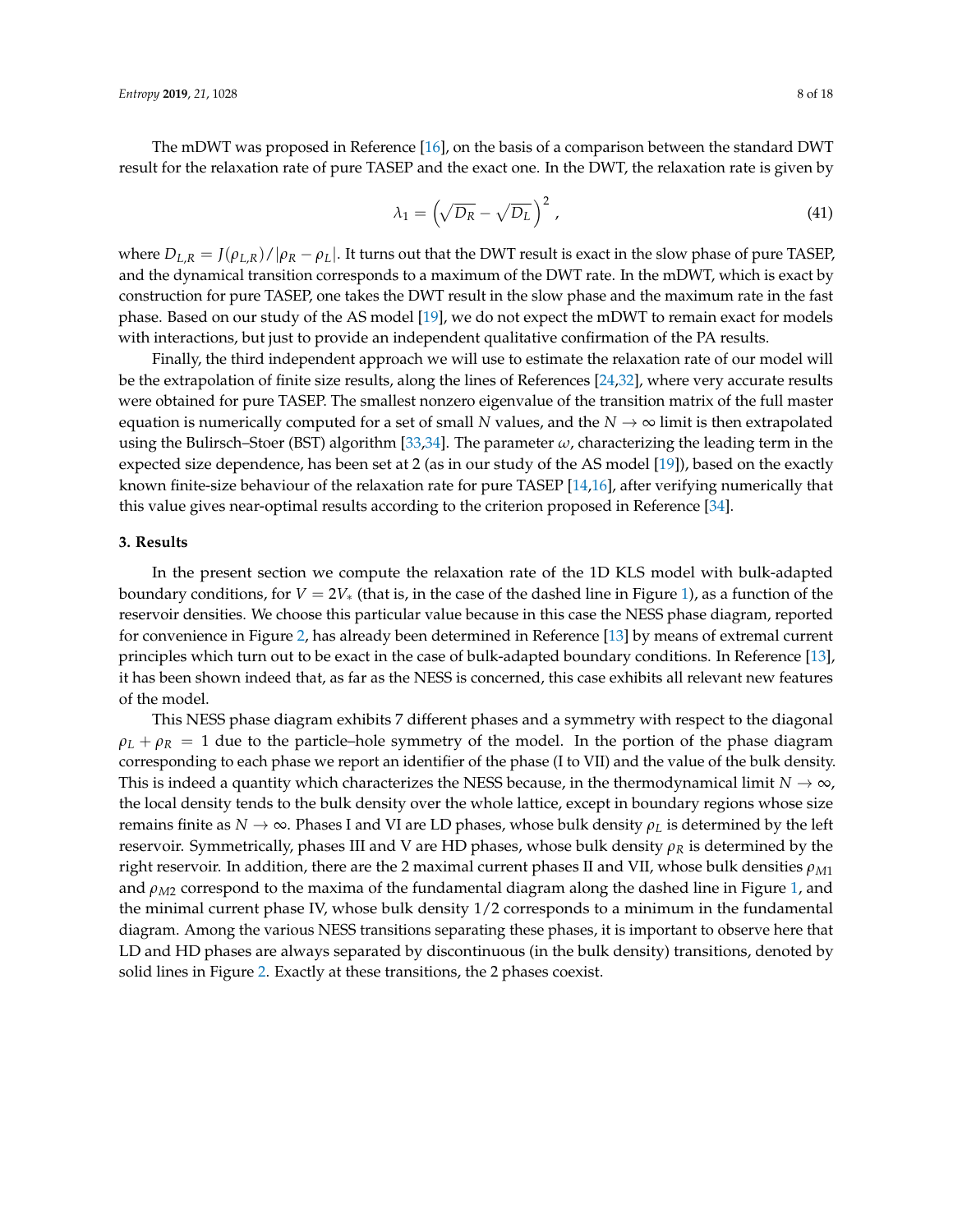<span id="page-8-0"></span>

**Figure 2.** Non-equilibrium stationary state (NESS) phase diagram of the 1D Katz–Lebowitz–Spohn (KLS) model with *V* = 2*V*∗. Solid (respectively dashed) thick lines denote discontinuous (resp. continuous) phase transitions. Solid thin lines are lines at constant  $ρ<sub>R</sub> = 0.45$ , 0.75 and 0.98 in the high-density (HD) phases, where we perform our dynamical analysis.

In the following we will compute the relaxation rate  $\lambda_1$ , using the PA, the mDWT and extrapolation of finite size exact results, in the HD phases. The corresponding results for the LD phases can be obtained by symmetry, and  $\lambda_1$  vanishes at the discontinuous transitions between LD and HD phases. In the maximal and minimal current phases instead the relaxation is not exponential, so the relaxation rate is not defined. More precisely, the relaxation is power-law in these phases, and the relaxation rate vanishes upon approaching these phases from LD or HD phases.

We will be especially interested in singularities in the relaxation rate, representing dynamical transitions, which separate regions where  $\lambda_1$  depends only on the bulk density (that is, on just one reservoir density) from regions where it depends on both reservoir densities. In order to exemplify the various possible transitions, we shall consider three cases in detail, corresponding to the thin solid lines in Figure [2,](#page-8-0) that is  $\rho_R = 0.75$  (HD phase V), 0.98 (HD phase V) and 0.45 (HD phase III).

Before turning to a detailed analysis, let us anticipate our main results. For  $\rho_R = 0.75$  a situation similar to pure TASEP is found, that is a slow phase close to the coexistence line, separated from a fast phase by a dynamical transition. For  $\rho_R = 0.98$ , due to the proximity of the minimal current phase, new features appear, suggesting the possibility of a new dynamical phase and additional dynamical transitions. Finally, for  $\rho_R = 0.45$ , we clearly find 2 slow phases close to the coexistence lines. According to the PA, these slow phases are separated by 2 dynamical transitions from a central phase which is a TASEP-like fast phase, although this picture is not fully confirmed by BST results, maybe due to small system sizes.

As previously mentioned, we start our analysis with the simplest case, that is  $\rho_R = 0.75$ , in HD phase V. The relaxation rate  $λ_1$  as a function of  $ρ_L$  is reported in Figure [3.](#page-9-0) The PA results (black lines) clearly suggest that, in the thermodynamical limit *N* → ∞, 2 phases can be distinguished. For small *ρ<sup>L</sup>* (slow phase), close to the (discontinuous) transition with the LD phase VI,  $\lambda_1$  depends on  $\rho_L$ , starting from 0 at the transition and then increasing. Notice that in this phase the size dependence is very weak, in particular the asymptotic value is approached with an exponential decay in *N*. For large  $\rho_L$  (fast phase),  $\lambda_1$ becomes independent of *ρ<sup>L</sup>* (while the size dependence can be appreciated, the approach to the asymptotic value is ∼ *N*−<sup>2</sup> ) and a singularity, corresponding to a dynamical transition, can be clearly identified.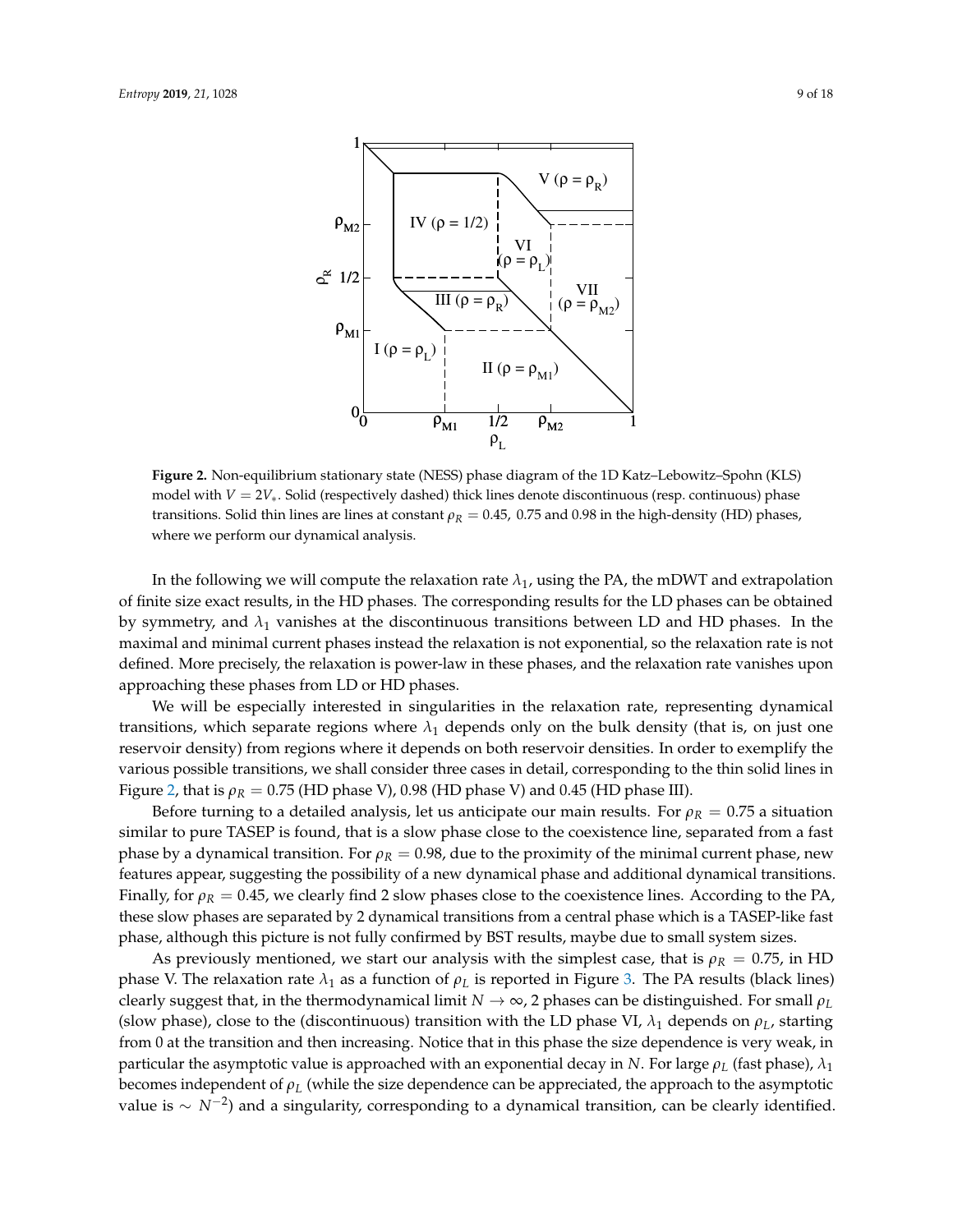This is the same behaviour observed in pure TASEP [\[16–](#page-16-11)[18\]](#page-16-13). We can approximately locate the dynamical transition by extrapolating, using the BST algorithm with  $\omega = 2$ , the relaxation rate in the fast phase for  $\rho_L = 1$  and by looking for the point where the  $N = 400$  results reaches this value. The corresponding estimate of the transition point, computed for  $\rho_R \in (\rho_{M2}, 1)$ , will be reported in the dynamical phase diagram with a blue line.

<span id="page-9-0"></span>

**Figure 3.** Relaxation rate  $\lambda_1$  as a function of the left reservoir density  $\rho_L$ , for  $V = 2V_*$  and  $\rho_R = 0.75$ , in the pair approximation (PA) (black lines, *N* = 50, 100, 200, 400 from top to bottom), domain wall theory (DWT) (dashed red line), modified DWT (mDWT) (solid red line) and extrapolation of finite size results (grey dots, see text for details).

In Figure [3](#page-9-0) we also report the results of the DWT (dashed red line) and the mDWT (solid red line). As in pure TASEP, the DWT result for  $\lambda_1$  starts correctly from 0 at the transition with the LD phase VI, then increases with  $\rho_L$  until it reaches a maximum. In the pure TASEP case, the behaviour after the maximum was shown [\[16\]](#page-16-11) to be incorrect, and the mDWT was constructed by replacing the right portion of the curve with a constant, equal to the maximum. Notice that the mDWT estimate is much smaller than the PA one (as already observed in the case of the AS model [\[19\]](#page-16-14)), but the location of the dynamical transition (solid red line in Figure 6) is rather close to the PA one.

We also report the results of the BST extrapolation (grey dots) of finite size exact results. The relaxation rate is computed, in a numerically exact way, for  $N = 4 \div 24$ . The BST algorithm with  $\omega = 2$  is then applied to the subsequences  $N = 4 \div 24$  to  $N = 17 \div 24$ . The results seem consistent with the qualitative behaviour found in the other techniques and suggest that the PA (respectively the mDWT) overestimate (resp. underestimate) the relaxation rate.

We now move on to the case  $\rho_R = 0.98$  (Figure [4\)](#page-10-0), which is still in the HD phase V but, due to the proximity of the minimal current phase IV, exhibits a richer behaviour. Both the PA and DWT estimates behave in the same way as above for sufficiently small and sufficiently large  $\rho_L$ . There is however an intermediate region, close to the minimal current phase IV, where new features appear. The PA estimate becomes nearly constant, whereas the DWT one exhibits another maximum, followed by a minimum. One might be tempted to think that 2 more singularities, corresponding to additional dynamical transitions, appear, and the apparently unphysical non-monotonical behaviour of the DWT could be fixed in the mDWT by replacing the oscillating part of the curve with a constant equal to the minimum (solid red line in Figure [4\)](#page-10-0). The mDWT estimates of these additional dynamical transitions are reported in Figure 6 with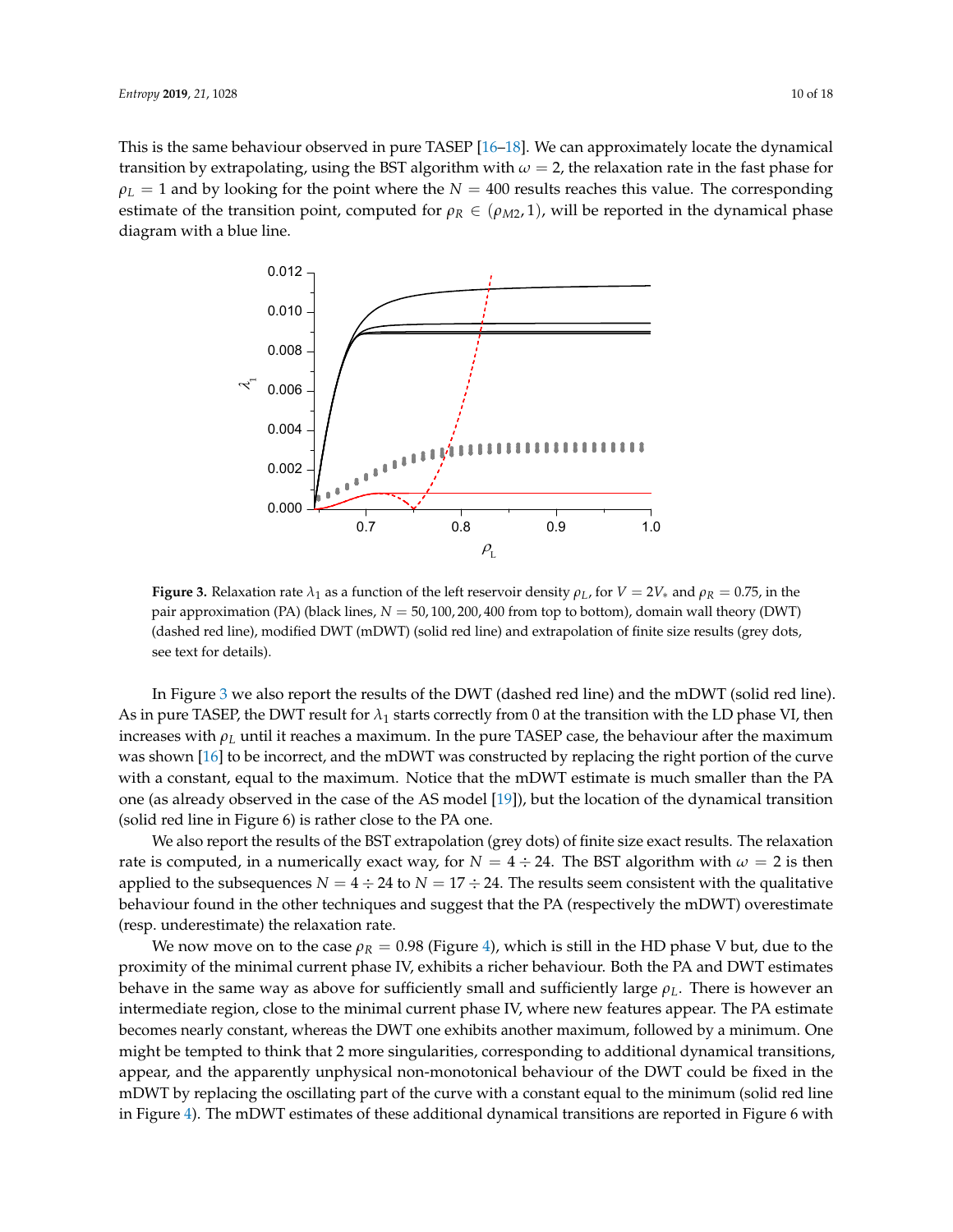dashed lines, and the fact that they start from 3-phase points, like the transition discussed above (and like those found in pure TASEP and in the AS model), is encouraging. On the other hand, the PA rate shows a very weak size dependence here, as it usually happens in the slow phase where the rate depends on *ρL*, so the evidence is contrasting. The BST extrapolation of finite size results is again qualitatively consistent with the PA and mDWT, which in this case both overestimate the relaxation rate for most *ρ<sup>L</sup>* values. In the inset we can see that the mDWT seems very accurate (based on the comparison with the BST results) for  $\rho_L < 0.05$ , and then deviates from the BST results. This may suggest that a dynamical transition occurs near  $\rho_L = 0.05$ , giving some support to the scenario with additional dynamical transitions, though this issue is far from being settled.

<span id="page-10-0"></span>

**Figure 4.** Same as Figure [3](#page-9-0) for  $\rho_R = 0.98$ .

Finally, we switch to HD phase III and we consider the case  $\rho_R = 0.45$  (Figure [5\)](#page-11-0). Here the PA rates seem to suggest the existence of 2 dynamical transitions, separating a central fast phase from 2 slow phases, close to the LD phases I and VI. The 2 maxima exhibited by the DWT estimate are also consistent with this scenario. The approximate location of these dynamical transitions (blue lines in Figure [6\)](#page-11-1) can be found in the PA following the criterion outlined above. It is instead more tricky to find a heuristic modification of the DWT, because the location and height of the 2 maxima depend in a non-trivial way on *ρR*. In particular, for  $ρ<sub>R</sub> < 0.43$  the highest maximum becomes the right one. A criterion which leads to results qualitatively consistent with the PA would be to choose the constant value of the rate in the fast phase equal to the lowest maximum, but this would lead to an apparently unphysical singularity in the dynamical transition lines close to  $\rho_R = 0.43$ , where the 2 maxima exchange their role. For this reason we do not report the transition lines estimated according to this criterion in Figure [6.](#page-11-1) The BST results seem to confirm the DWT ones close to the LD phases I and VI, but not in the central region, supporting the scenario with 2 slow phases separated by a central fast phase. Let us note indeed that in the central region the BST results are affected by a very high noise level (in some cases giving extrapolated results out of the figure range), which suggests they are not reliable at all and that longer sequences (by now beyond our current computational resources) would be needed to obtain convergence.

The full dynamical phase diagram, including the dynamical transitions in the LD phases, obtained by symmetry, is reported in Figure [6.](#page-11-1)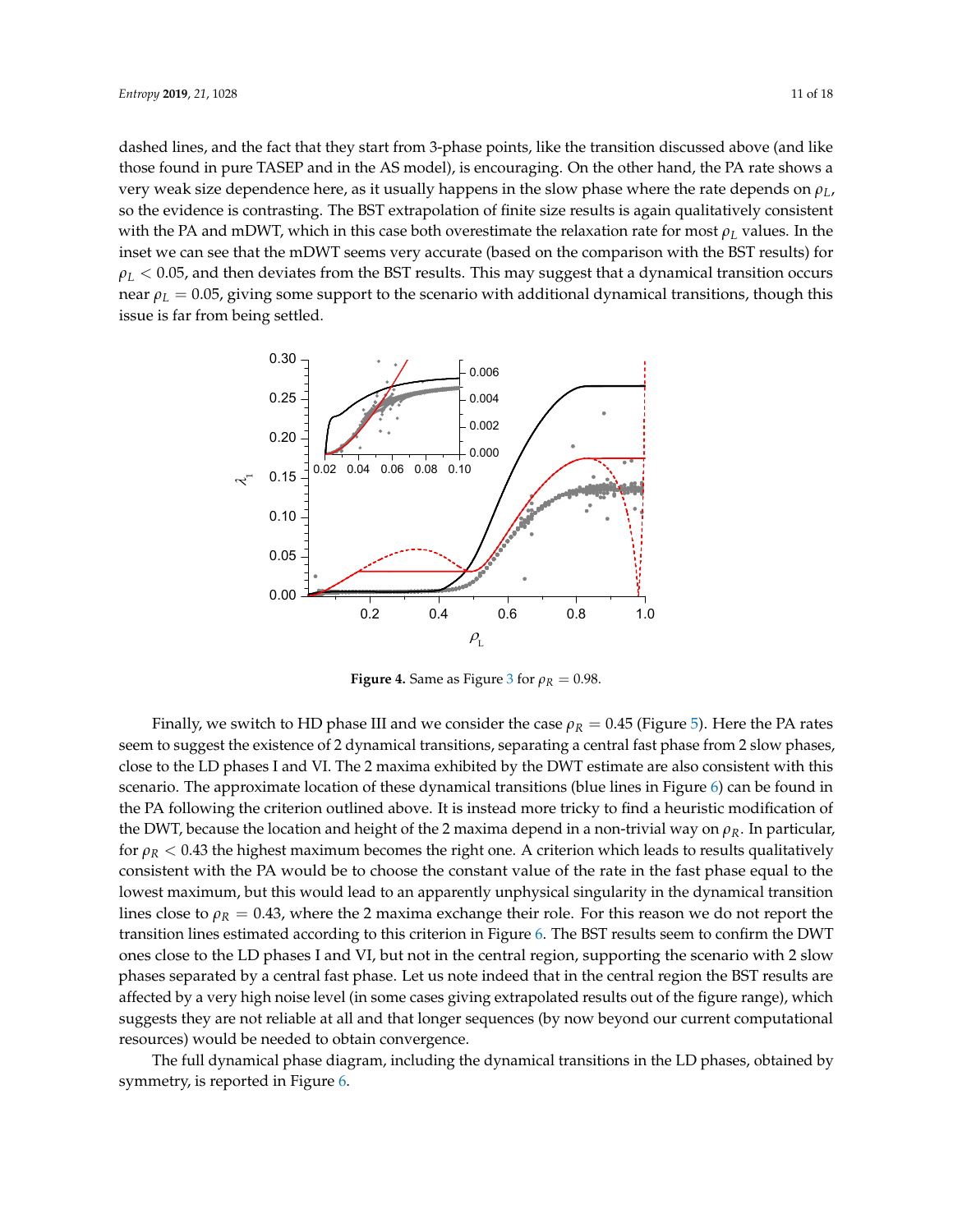<span id="page-11-0"></span>

**Figure 5.** Same as Figure [3](#page-9-0) for  $\rho_R = 0.45$ .

<span id="page-11-1"></span>

**Figure 6.** Same as Figure [2,](#page-8-0) with dynamical transition lines predicted by the PA (blue lines) and the mDWT (red lines). See text for the distinction between solid and dashed red lines.

## **4. Discussion**

Dynamical transitions are singularities in the relaxation (towards a NESS) rate, which do not correspond to any transition in the NESS itself. They have been already found in the TASEP [\[16\]](#page-16-11) and, with approximate methods, in both the AS model [\[19\]](#page-16-14) and the TASEP with Langmuir kinetics [\[20\]](#page-17-0). Dynamical transitions occur in those NESS phases where the bulk density equals the density of a boundary reservoir (HD and LD phases) and separate a fast phase, where the relaxation rate  $\lambda_1$  depends only on the bulk density (suggesting that the slowest relaxation mode is a bulk one), from slow phases, where  $\lambda_1$  depends on the density of both boundary reservoirs (suggesting that the slowest relaxation mode is boundary–dependent). The terms fast and slow were introduced in Reference [\[19\]](#page-16-14) on the basis of the observation that, keeping fixed the bulk density (that is the density *ρ<sup>R</sup>* of the right reservoir in the HD phases) and varying the density of the other reservoir  $(\rho_L)$  in the HD phases), the relaxation rate takes its maximum value in the fast phase. In the NESS phase diagram the slow phases are typically located close to HD–LD coexistence (discontinuous transition) lines, where  $\lambda_1$  vanishes. In a slow phase then the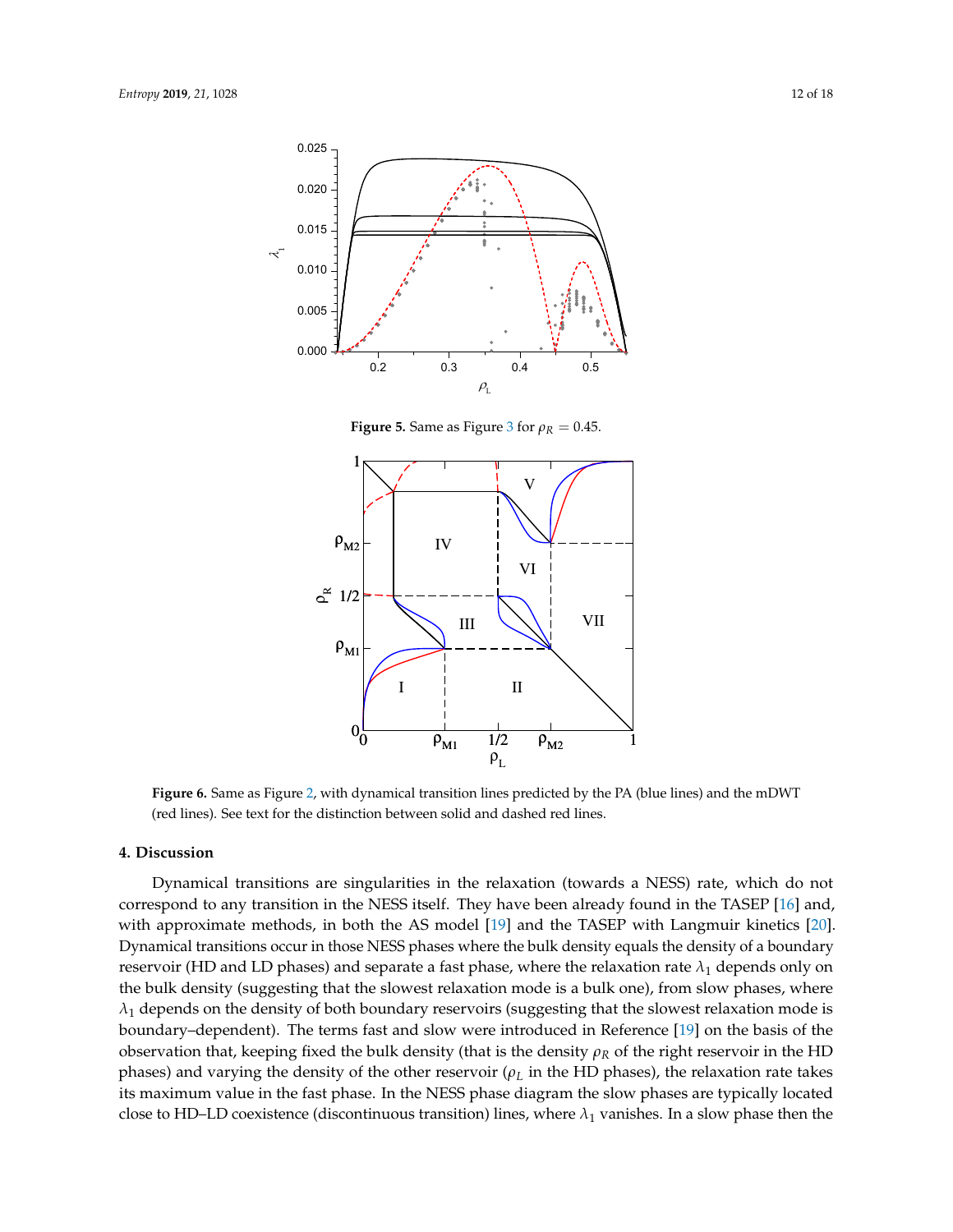relaxation rate grows from 0 at the coexistence line to its maximum value, which depends on the bulk density, at the dynamical transition line.

We have investigated dynamical transitions in the 1D KLS model, which generalizes the TASEP by assuming that the hopping rate depends on the occupation state of the 2 nodes adjacent to the nodes affected by the hop. The 1D KLS model is more general than the AS model, where the dependence is only on the adjacent node in the direction of motion, and this dependence reflects in a richer fundamental diagram, which can exhibit 2 maxima and a minimum, and consequently in a richer NESS phase diagram. Following Reference [\[13\]](#page-16-9) we have chosen Glauber rates and bulk-adapted boundary conditions. We have used the same techniques as in our previous work on the AS model [\[19\]](#page-16-14), namely the PA, the DWT and its heuristic modification (mDWT), and the BST extrapolation of exact finite size results. The use of the PA is well justified, since with Glauber rates and bulk-adapted boundary conditions many PA results for the NESS are exact.

Our results, summarized in the dynamical phase diagram in Figure [6,](#page-11-1) seem to confirm the general picture outlined above, with slow phases close to coexistence lines, separated from fast phases by dynamical transitions. In addition, the 1D KLS model seems to exhibit certain qualitatively new phenomena. In the HD phase V we find evidence of additional phase transitions, possibly related to the appearance of a new dynamical phase close to the minimal current phase IV (by symmetry, this also applies to the LD phase I). This evidence is however only partial, and needs to be verified by additional investigations. Moreover, in the HD phase III, the nature of the central phase, a fast phase according to the PA, is not clearly confirmed by the BST results, and further investigations are also needed in this case (again by symmetry, this also applies to the LD phase VI). In both cases, further work may involve increasing the largest lattice sizes that we used in the exact finite size approach and/or moving in the parameter space of the model. In particular, varying the repulsion *V* in the range  $V > V_*$  can be expected to shrink, or enlarge, the portions of the phase diagram occupied by the various phases, possibly making the analysis of the dynamical transition numerically simpler in certain cases. The results for  $V \leq V_*$  can instead be expected to be qualitatively similar to pure TASEP ( $V = 0$ ), hence less interesting from the point of view of the present study.

Finally, it would also be interesting to check how the overall picture is affected by a change in the boundary conditions. The bulk-adapted boundary conditions that we have used here, following Reference [\[13\]](#page-16-9), are not the only possibility. For instance, in Reference [\[13\]](#page-16-9), a different choice was considered, named equilibrated-bath couplings, which leads to a significantly different NESS phase diagram. It is reasonable to expect that the dynamical transitions would also be strongly affected by such a change in the boundary conditions.

**Author Contributions:** Conceptualization, A.P. and M.P.; Investigation, M.P. and F.P.; Methodology, A.P. and M.P.; Writing—original draft, A.P.; Writing—review & editing, A.P. and M.P.

**Funding:** : This research received no external funding.

**Conflicts of Interest:** The authors declare no conflict of interest.

#### <span id="page-12-0"></span>**Appendix A**

This appendix is devoted to a formal derivation of the time-evolution Equations [\(21\)](#page-4-4) and [\(22\)](#page-4-0) for the local densities and nearest-neighbor correlations, respectively. Let us start from the generic master equation

<span id="page-12-1"></span>
$$
\hat{P}^t[\mathbf{n}] = \sum_{\mathbf{m}} \left\{ P^t[\mathbf{m}] W[\mathbf{m} \to \mathbf{n}] - P^t[\mathbf{n}] W[\mathbf{n} \to \mathbf{m}] \right\}, \tag{A1}
$$

where of course  $P^t[\mathbf{n}] \equiv P^t[n_1 \dots n_N]$  denotes the probability of the lattice configuration  $\mathbf{n} \in \{0,1\}^N$  at time *t* and  $W[\mathbf{m} \to \mathbf{n}]$  denotes the transition rate from **m** to **n**. The matrix of transition rates can be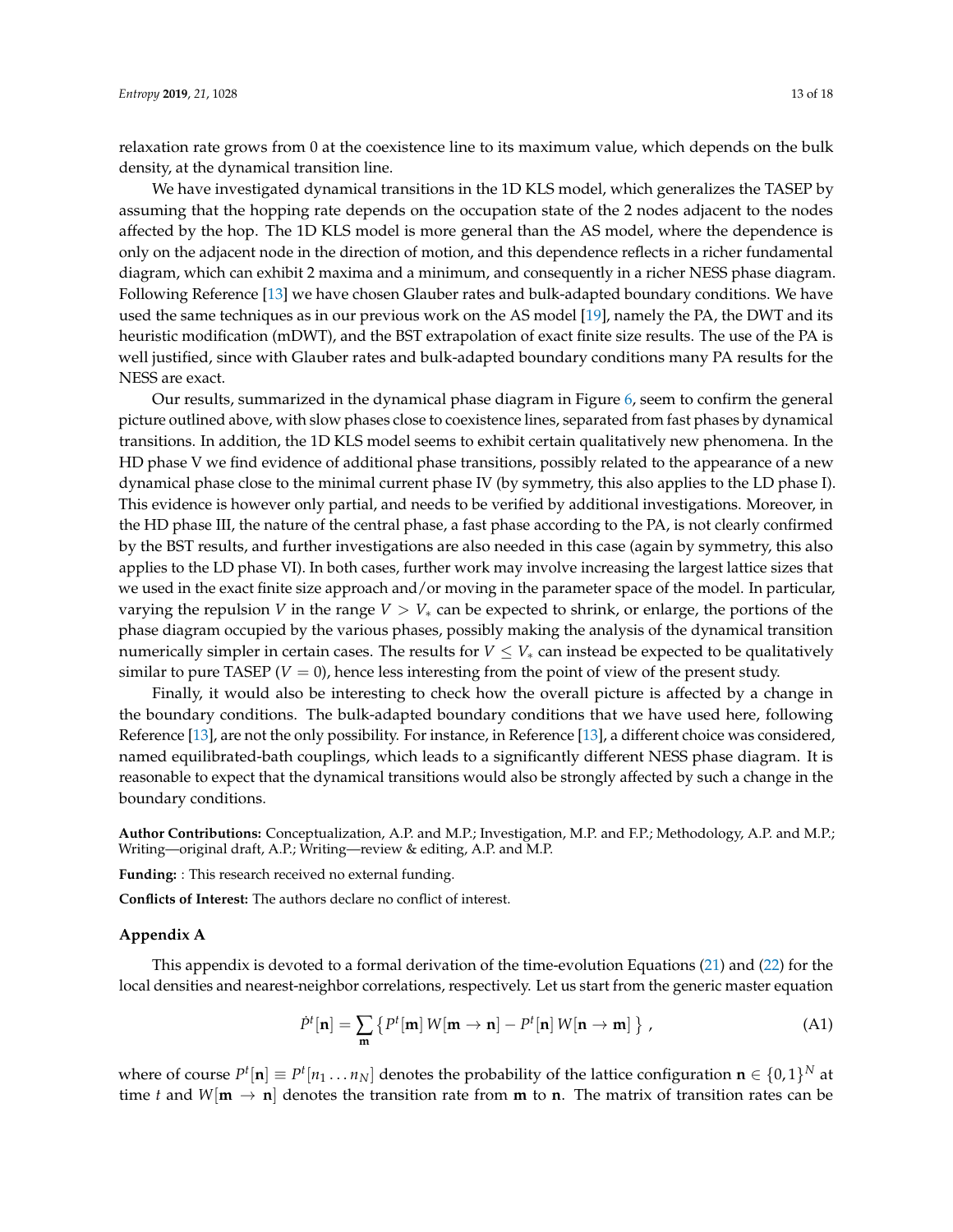expanded as a sum over the elementary processes occurring in the system, namely injection, extraction and hopping. In formulae we can write

<span id="page-13-4"></span>
$$
W[\mathbf{m} \to \mathbf{n}] = \sum_{\ell=0}^{N} W_{\ell}[\mathbf{m} \to \mathbf{n}], \qquad (A2)
$$

where we assume in particular that  $\ell = 1, \ldots, N-1$  corresponds to hopping from node  $\ell$  to  $\ell + 1$ , whereas  $\ell = 0$  and  $\ell = N$  correspond respectively to injection (at node 1) and extraction (from node *N*). One key assumption of the model under investigation is that the hopping rate Equation [\(1\)](#page-2-0) depends on the configurations of nearby nodes (namely,  $\ell - 1$  and  $\ell + 2$  for the  $\ell$  to  $\ell + 1$  hopping process). Given that such nodes actually exist only for  $\ell = 2, \ldots, N - 2$ , in these cases we can write

<span id="page-13-6"></span>
$$
W_{\ell}[\mathbf{m} \to \mathbf{n}] = m_{\ell} \overline{m}_{\ell+1} \Gamma(m_{\ell-1}, m_{\ell+2}) \, \overline{n}_{\ell} n_{\ell+1} \prod_{\substack{j=1 \ j \neq \ell, \ell+1}}^N \delta(m_j, n_j) \,, \tag{A3}
$$

where *δ* denotes a Kronecker delta and a bar over occupation numbers denotes the boolean complement. Note that, apart from the hopping rate  $\Gamma$ , the remainder of the above expression is meant to ensure that  $W_{\ell}[\mathbf{m} \to \mathbf{n}]$  takes a nonzero value only when the following conditions are verified:

<span id="page-13-1"></span><span id="page-13-0"></span>
$$
m_{\ell} = n_{\ell+1} = 1, \tag{A4}
$$

<span id="page-13-2"></span>
$$
m_{\ell+1} = n_{\ell} = 0, \tag{A5}
$$

$$
m_j = n_j \qquad \forall j \in \{1, \dots, N\} \setminus \{\ell, \ell + 1\}.
$$
 (A6)

Equations [\(A4\)](#page-13-0) and [\(A5\)](#page-13-1) together mean that, in the "departure" configuration **m**, node  $\ell$  is occupied and node  $\ell + 1$  is empty, whereas the opposite happens in the "arrival" configuration **n**. Equation [\(A6\)](#page-13-2) means that all the other nodes do not change their occupation state from **m** to **n**.

### *Appendix A.1. Local Density Equation*

The local densities, Equation [\(6\)](#page-2-2), can be written in terms of the full probability distribution function  $P^t[\mathbf{n}]$  as

<span id="page-13-3"></span>
$$
\rho_i^t = \sum_{\mathbf{n}} n_i P^t[\mathbf{n}], \qquad i = 1, \dots, N,
$$
 (A7)

where it is understood that the sum runs over all possible lattice configurations **n**. Taking the time derivative of Equation [\(A7\)](#page-13-3) and using the expression of *P*˙ *t* [**n**] obtained by Equation [\(A1\)](#page-12-1) in combination with Equation  $(A2)$ , by simple algebra we can obtain

<span id="page-13-5"></span>
$$
\dot{\rho}_i^t = \sum_{\ell} \sum_{\mathbf{m}} P^t[\mathbf{m}] \sum_{\mathbf{n}} (n_i - m_i) W_{\ell}[\mathbf{m} \to \mathbf{n}]. \tag{A8}
$$

Let us now consider the inner sum in Equation [\(A8\)](#page-13-5). Taking into account Equation [\(A3\)](#page-13-6), we can observe that in the elementary summation term  $(n_i - m_i) W_\ell[m \to \mathbf{n}]$  there always appears a factor  $(n_i - m_i) \delta(m_i, n_i) \equiv 0$  except when  $i = \ell$  or  $i = \ell + 1$ . As a consequence, the sum over  $\ell$  in Equation [\(A8\)](#page-13-5) turns out to contain just two terms, namely  $\ell = i$  and  $\ell = i - 1$ , which we analyze below. For  $\ell = i$  we can write

<span id="page-13-7"></span>
$$
\sum_{\mathbf{n}} \left( n_i - m_i \right) W_i[\mathbf{m} \to \mathbf{n}] = -m_i \overline{m}_{i+1} \Gamma(m_{i-1}, m_{i+2}), \tag{A9}
$$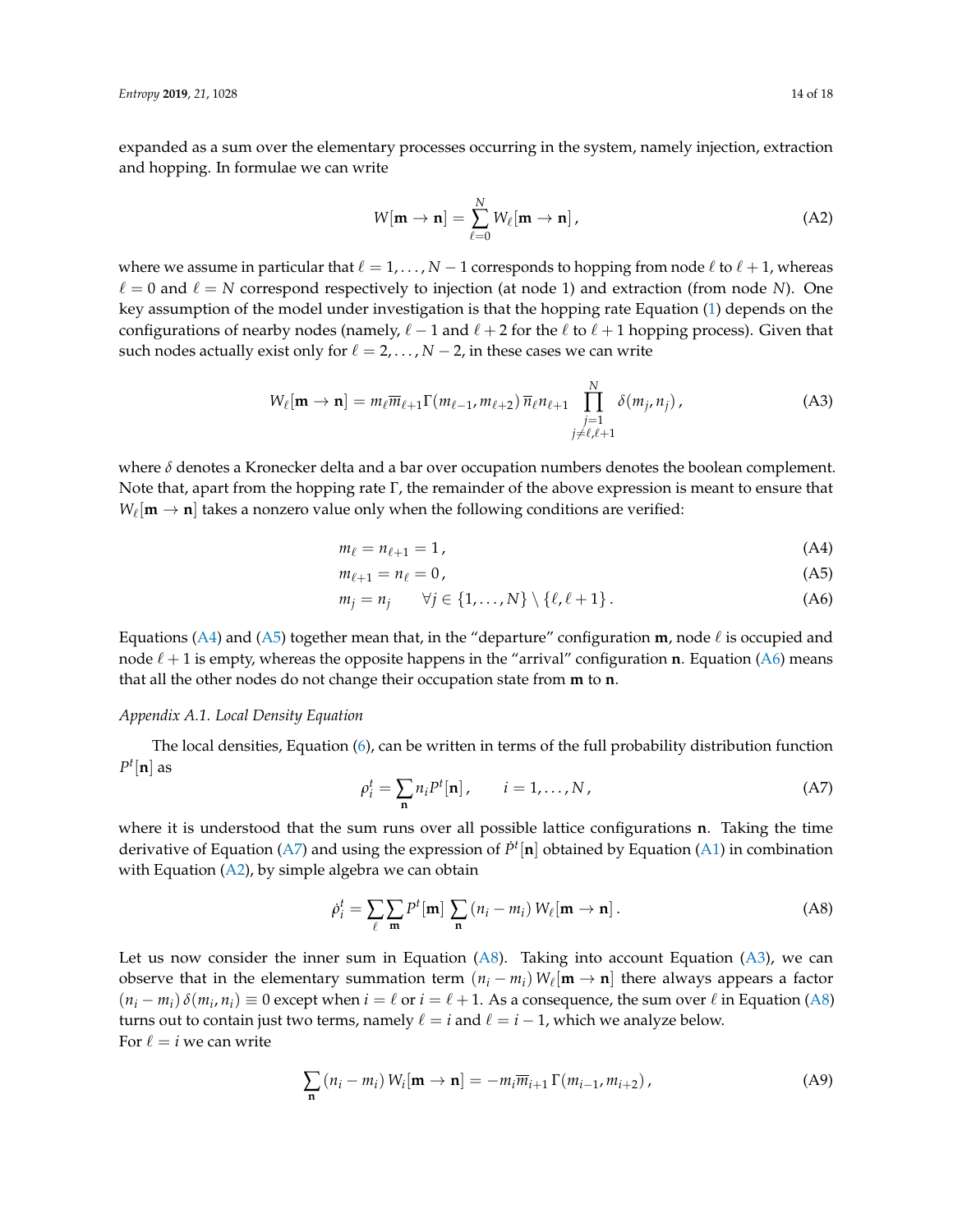which can be obtained using Equation [\(A3\)](#page-13-6) to express the elementary transition rate  $W_i[\mathbf{m} \to \mathbf{n}]$  and observing that, since  $m_i$  and  $n_i$  are boolean variables,  $m_i^2 \equiv m_i$  and  $n_i \overline{n}_i \equiv 0$ . In the other case,  $\ell = i - 1$ , by analogous arguments we get

<span id="page-14-0"></span>
$$
\sum_{\mathbf{n}} \left( n_i - m_i \right) W_{i-1}[\mathbf{m} \to \mathbf{n}] = m_{i-1} \overline{m}_i \Gamma(m_{i-2}, m_{i+1}). \tag{A10}
$$

In the end, plugging Equation [\(A9\)](#page-13-7) and Equation [\(A10\)](#page-14-0) into Equation [\(A8\)](#page-13-5) (and remembering that the sum over  $\ell$  contains only these two terms), we obtain

<span id="page-14-4"></span>
$$
\dot{\rho}_i^t = \sum_{\mathbf{m}} P^t[\mathbf{m}] m_{i-1} \overline{m}_i \Gamma(m_{i-2}, m_{i+1}) - \sum_{\mathbf{m}} P^t[\mathbf{m}] m_i \overline{m}_{i+1} \Gamma(m_{i-1}, m_{i+2}). \tag{A11}
$$

By marginalization, this last equation is equivalent to Equation [\(21\)](#page-4-4). Let us stress the fact that the above derivation is correct as long as the elementary transition-rate matrices *W<sup>i</sup>* and *Wi*−<sup>1</sup> take the form of Equation [\(A3\)](#page-13-6), which is the case (according to the previous discussion) for  $i = 3, \ldots, N - 2$ . The remaining cases, namely *i* = 1, 2, *N* − 1, *N*, require the definition of boundary rates (including injection and extraction rates), and will be discussed below in the last paragraph.

#### *Appendix A.2. Local Correlation Equation*

The local nearest-neighbor correlations, Equation [\(7\)](#page-2-3), can be written in terms of *P t* [**n**] as

$$
\phi_i^t = \sum_{\mathbf{n}} n_i n_{i+1} P^t[\mathbf{n}], \qquad i = 1, ..., N-1,
$$
 (A12)

where as usual the sum runs over all possible lattice configurations **n**. The calculation proceeds in close analogy with the density equation, leading to

<span id="page-14-1"></span>
$$
\dot{\phi}_i^t = \sum_{\ell} \sum_{\mathbf{m}} P^t[\mathbf{m}] \sum_{\mathbf{n}} \left( n_i n_{i+1} - m_i m_{i+1} \right) W_{\ell}[\mathbf{m} \to \mathbf{n}]. \tag{A13}
$$

Let us then consider the inner sum in Equation [\(A13\)](#page-14-1). Still taking into account Equation [\(A3\)](#page-13-6), in this case we can observe that in the elementary summation term  $(n_i n_{i+1} - m_i m_{i+1}) W_\ell[m \to n]$  there appears a factor  $(n_i n_{i+1} - m_i m_{i+1}) \delta(m_i, n_i) \delta(m_{i+1}, n_{i+1}) \equiv 0$ , except when  $i = \ell$  or  $i = \ell \pm 1$ . As a consequence, the sum over  $\ell$  in Equation [\(A13\)](#page-14-1) turns out to contain (at most) three terms, namely  $\ell = i$  and  $\ell = i \mp 1$ , which we analyze below.

For  $\ell = i$  we can write

$$
\sum_{\mathbf{n}} \left( n_i n_{i+1} - m_i m_{i+1} \right) W_i[\mathbf{m} \to \mathbf{n}] = 0,
$$
\n(A14)

which as usual is obtained using Equation [\(A3\)](#page-13-6) to express the elementary transition rate  $W_i[{\bf m}\to {\bf n}]$ . This term can be argued to vanish, by observing that  $\overline{m}_{i+1}m_{i+1} \equiv 0$  and  $n_i\overline{n}_i \equiv 0$ . For  $\ell = i - 1$  we have

<span id="page-14-2"></span>
$$
\sum_{\mathbf{n}} \left( n_i n_{i+1} - m_i m_{i+1} \right) W_{i-1}[\mathbf{m} \to \mathbf{n}] = m_{i-1} \overline{m}_i m_{i+1} \Gamma(m_{i-2}, m_{i+1}), \tag{A15}
$$

which is again obtained by expressing the elementary transition rate *Wi*−<sup>1</sup> [**m** → **n**] by Equation [\(A3\)](#page-13-6), and by simple algebra.

In the remaining case,  $\ell = i + 1$ , by analogous arguments we get

<span id="page-14-3"></span>
$$
\sum_{\mathbf{n}} \left( n_i n_{i+1} - m_i m_{i+1} \right) W_{i+1}[\mathbf{m} \to \mathbf{n}] = -m_i m_{i+1} \overline{m}_{i+2} \Gamma(m_i, m_{i+3}). \tag{A16}
$$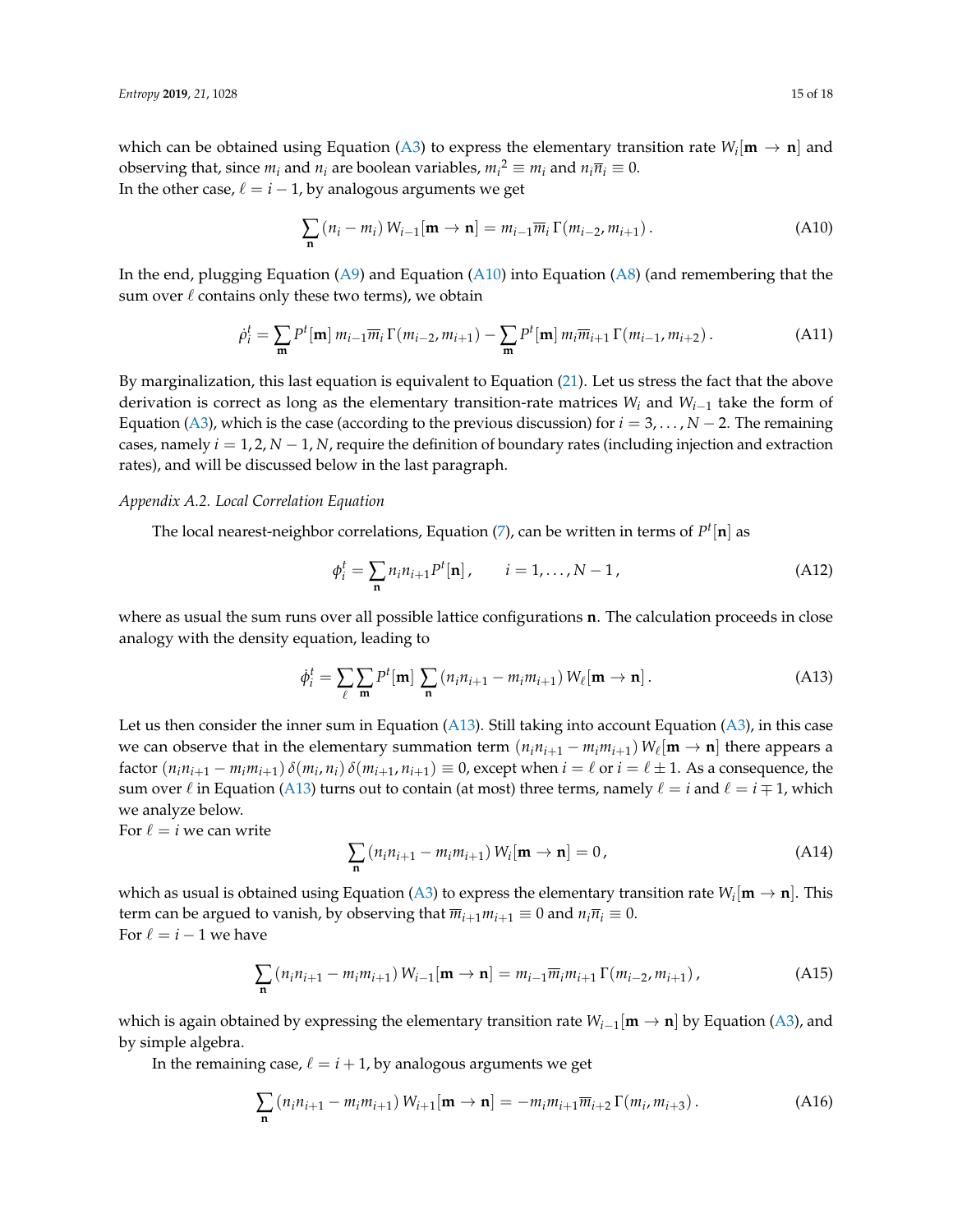In the end, plugging Equation [\(A15\)](#page-14-2) and Equation [\(A16\)](#page-14-3) into Equation [\(A13\)](#page-14-1) (and recalling that the sum over  $\ell$  contains only these two terms, as we have argued that even the term  $\ell = i$  vanishes), we obtain

<span id="page-15-0"></span>
$$
\dot{\phi}_i^t = \sum_{\mathbf{m}} P^t[\mathbf{m}] m_{i-1} \overline{m}_i m_{i+1} \Gamma(m_{i-2}, m_{i+1}) - \sum_{\mathbf{m}} P^t[\mathbf{m}] m_i m_{i+1} \overline{m}_{i+2} \Gamma(m_i, m_{i+3}). \tag{A17}
$$

By marginalization, this last equation is equivalent to Equation [\(22\)](#page-4-0). Even in this case, let us stress the fact that the derivation is correct as long as *W<sup>i</sup>* , *Wi*−<sup>1</sup> and *Wi*+<sup>1</sup> can be written as in Equation [\(A3\)](#page-13-6), which is the case for  $i = 3, \ldots, N - 3$ . The remaining cases  $i = 1, 2, N - 2, N - 1$  depend on the definition of boundary rates, which we discuss in the next paragraph.

#### *Appendix A.3. Bulk-Adapted Boundary Conditions*

As already mentioned above, the reason why the previous derivation leaves out some boundary equations is that the rates of certain processes have not been defined yet. Such processes are in particular: injection, extraction, and hopping from node 1 to 2 and from node *N* − 1 to *N*. As far as hopping is concerned, a special definition is required because in the two cases, respectively, the *previous* or *next* node does not exist, so that the rate  $\Gamma$  would remain undetermined. The definition of all these rates is important as it corresponds to fixing the boundary conditions or, in other words, coupling the system to the boundary reservoirs. In order to do so, one possibility is to introduce some extra "virtual" nodes, namely *i* = −1, 0 at the left boundary and *i* = *N* + 1, *N* + 2 at the right boundary, and to reinterpret injection and extraction as hopping processes, respectively from 0 to 1 and from *N* to  $N + 1$ , all with the same rate Γ (in this framework, nodes *i* = −1 and *i* = *N* + 2 are just needed to ensure that all hoppings possess both a previous and a next node). To complete this alternative description, one also needs to define an extended probability distribution function incorporating the virtual nodes, which we shall denote as  $P<sup>t</sup>[n_{-1}n_0n_1 \ldots n_Nn_{N+1}n_{N+2}]$ , to be used to compute the averages in Equations [\(A11\)](#page-14-4) and [\(A17\)](#page-15-0) even in the boundary cases. One possibility for defining the extended distribution, which we have considered in this paper and which is usually denoted as *bulk-adapted* [\[13\]](#page-16-9), amounts to building up a continuation of the "ordinary" distribution  $P^t[{\bf n}] \equiv P^t[n_1 \ldots n_N]$  on both the left and right boundary, in a pairwise factorized form like that of Equation [\(14\)](#page-3-0), which we have previously mentioned to be exact in a bulk steady state. In particular, define

<span id="page-15-2"></span>
$$
P^{t}[n_{-1}n_{0}n_{1}...n_{N}n_{N+1}n_{N+2}] \equiv \frac{P_{L}[n_{-1}n_{0}]}{P_{L}[n_{0}]} \frac{P_{L}[n_{0}n_{1}]}{P_{L}[n_{1}]} P^{t}[\mathbf{n}] \frac{P_{R}[n_{N}n_{N+1}]}{P_{R}[n_{N}]} \frac{P_{R}[n_{N+1}n_{N+2}]}{P_{R}[n_{N+1}]}, \qquad (A18)
$$

where, as in the main text, *PL*[·] and *PR*[·] denote the bulk probabilities (Equations [\(27\)](#page-4-6)–[\(31\)](#page-4-3), together with Equation [\(33\)](#page-5-2)) evaluated respectively for  $ρ = ρ<sub>L</sub>$  and  $ρ = ρ<sub>R</sub>$ . The basic intuition is that, if the steady state is characterized by a bulk region on either the left or the right side of the system (which we recall to be the case in LD and HD phases, respectively), such a bulk region smoothly continues outside the system. From a formal point of view, this choice for the boundary conditions also has the advantage that time-evolution equations for all local densities  $\rho_i^t$  (for  $i = 1, ..., N$ ) and all local correlations  $\phi_i^t$  (for  $i = 1, ..., N - 1$ ) take the same form of Equations [\(A11\)](#page-14-4) and [\(A17\)](#page-15-0), and therefore Equations [\(21\)](#page-4-4) and [\(22\)](#page-4-0).

Let us finally observe that, in the framework of the PA, the ordinary distribution *P t* [**n**] is itself expressed in the (approximate) pairwise-factorized form

<span id="page-15-1"></span>
$$
P^{t}[\mathbf{n}] = \frac{\prod_{i=1}^{N-1} P_{i}^{t}[n_{i}n_{i+1}]}{\prod_{i=2}^{N-1} P_{i}^{t}[n_{i}]}.
$$
\n(A19)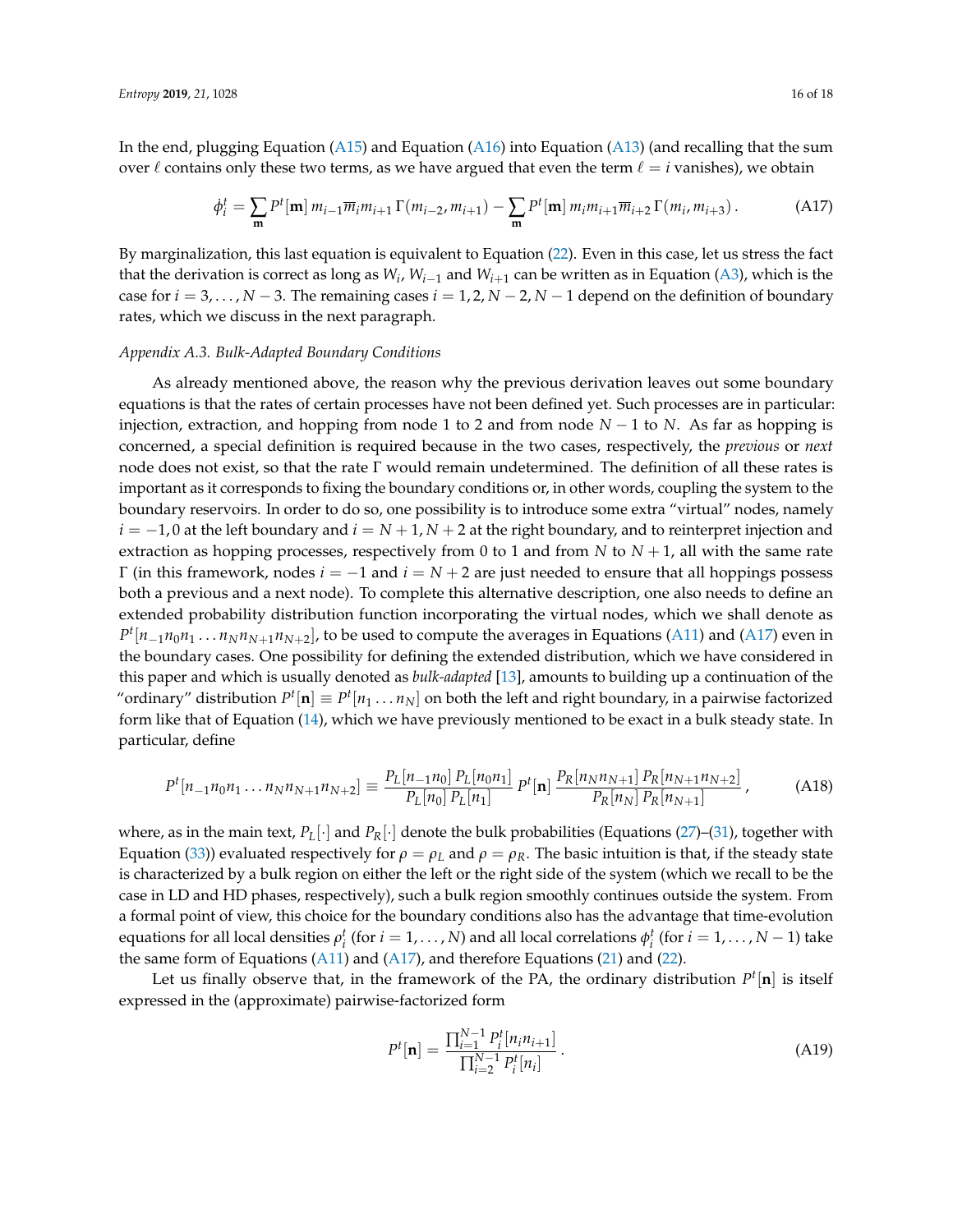As a consequence, plugging Equation [\(A19\)](#page-15-1) into Equation [\(A18\)](#page-15-2), we can write

$$
P^{t}[n_{-1}n_{0}n_{1}...n_{N}n_{N+1}n_{N+2}] = \frac{\prod_{i=-1}^{N+1} \tilde{P}_{i}^{t}[n_{i}n_{i+1}]}{\prod_{i=0}^{N+1} \tilde{P}_{i}^{t}[n_{i}]},
$$
\n(A20)

where the pair and node probabilities  $\tilde{P}_i^t[\cdot]$  are precisely those defined in Equations [\(37\)](#page-6-1) and [\(38\)](#page-6-2). The 4-node marginals can then be written as in Equation [\(36\)](#page-6-0).

## **References**

- <span id="page-16-0"></span>1. Chou, T.; Mallick, K.; Zia, R.K.P. Non-equilibrium statistical mechanics: from a paradigmatic model to biological transport. *Rep. Prog. Phys.* **2011** *74*, 116601. [\[CrossRef\]](http://dx.doi.org/10.1088/0034-4885/74/11/116601)
- <span id="page-16-1"></span>2. Schadschneider, A.; Chowdhury, D.; Nishinari, K. *Stochastic Transport in Complex Systems: From Molecules to Vehicles*; Elsevier: Amsterdam, The Netherlands, 2011.
- <span id="page-16-2"></span>3. MacDonald, C.T.; Gibbs, J.H.; Pipkin, A.C. Kinetics of biopolymerization on nucleic acid templates. *Biopolymers* **1968**, *6*, 1–25. [\[CrossRef\]](http://dx.doi.org/10.1002/bip.1968.360060102) [\[PubMed\]](http://www.ncbi.nlm.nih.gov/pubmed/5641411)
- <span id="page-16-3"></span>4. MacDonald, C.T.; Gibbs, J.H. Concerning the kinetics of polypeptide synthesis on polyribosomes. *Biopolymers* **1969**, *7*, 707–725. [\[CrossRef\]](http://dx.doi.org/10.1002/bip.1969.360070508)
- <span id="page-16-4"></span>5. Krug, J. Boundary–induced phase transitions in driven diffusive systems. *Phys. Rev. Lett.* **1991**, *67*, 1882. [\[CrossRef\]](http://dx.doi.org/10.1103/PhysRevLett.67.1882) [\[PubMed\]](http://www.ncbi.nlm.nih.gov/pubmed/10044275)
- <span id="page-16-5"></span>6. Derrida, B.; Domany, E.; Mukamel, D. An exact solution of a one dimensional asymmetric exclusion model. *J. Stat. Phys.* **1992**, *69*, 667–687. [\[CrossRef\]](http://dx.doi.org/10.1007/BF01050430)
- 7. Schütz, G.; Domany, E. Phase transitions in an exactly soluble one-dimensional exclusion process. *J. Stat. Phys.* **1993**, *72*, 277–296. [\[CrossRef\]](http://dx.doi.org/10.1007/BF01048050)
- 8. Derrida, B.; Evans, M.R.; Hakim, V.; Pasquier, V. Exact solution of a 1D asymmetric exclusion model using a matrix formulation. *J. Phys. A Math. Gen.* **1993**, *26*, 1493. [\[CrossRef\]](http://dx.doi.org/10.1088/0305-4470/26/7/011)
- <span id="page-16-6"></span>9. Derrida, B. An exactly soluble non–equilibrium system: The asymmetric simple exclusion process. *Phys. Rep.* **1998**, *301*, 65–83. [\[CrossRef\]](http://dx.doi.org/10.1016/S0370-1573(98)00006-4)
- <span id="page-16-7"></span>10. Schütz, G.M. Exactly solvable models for many–body systems far from equilibrium. In *Phase Transitions and Critical Phenomena*; Domb, C., Lebowitz, J.L., Eds.; Academic Press: London, UK; Volume 19, pp. 1–251.
- <span id="page-16-8"></span>11. Antal, T.; Schütz, G.M. Asymmetric exclusion process with next–nearest–neighbor interaction: Some comments on traffic flow and a nonequilibrium reentrance transition. *Phys. Rev. E* **2000**, *62*, 83. [\[CrossRef\]](http://dx.doi.org/10.1103/PhysRevE.62.83)
- <span id="page-16-15"></span>12. Dierl, M.; Maass, M.; Einax, M. Classical Driven Transport in Open Systems with Particle Interactions and General Couplings to Reservoirs. *Phys. Rev. Lett* **2012**, *108*, 060603. [\[CrossRef\]](http://dx.doi.org/10.1103/PhysRevLett.108.060603)
- <span id="page-16-9"></span>13. Dierl, M.; Maass, M.; Einax, M. One-dimensional transport of interacting particles: Currents, density profiles, phase diagrams, and symmetries. *Phys. Rev. E* **2013**, *87*, 062126. [\[CrossRef\]](http://dx.doi.org/10.1103/PhysRevE.87.062126) [\[PubMed\]](http://www.ncbi.nlm.nih.gov/pubmed/23848646)
- <span id="page-16-10"></span>14. De Gier, J.; Essler, F.H.L. Bethe ansatz solution of the asymmetric exclusion process with open boundaries. *Phys. Rev. Lett.* **2005**, *95*, 240601. [\[CrossRef\]](http://dx.doi.org/10.1103/PhysRevLett.95.240601) [\[PubMed\]](http://www.ncbi.nlm.nih.gov/pubmed/16384362)
- 15. De Gier, J.; Essler, F.H.L. Exact spectral gaps of the asymmetric exclusion process with open boundaries. *J. Stat. Mech.* **2006**, *2006*, P12011. [\[CrossRef\]](http://dx.doi.org/10.1088/1742-5468/2006/12/P12011)
- <span id="page-16-11"></span>16. De Gier, J.; Essler, F.H.L. Slowest relaxation mode in the partially asymmetric exclusion process. *J. Phys. A Math. Theor.* **2008**, *41*, 485002. [\[CrossRef\]](http://dx.doi.org/10.1088/1751-8113/41/48/485002)
- <span id="page-16-12"></span>17. Proeme, A.; Blythe, R.A.; Evans, M.R. Dynamical transition in the open-boundary totally asymmetric exclusion process. *J. Phys. A Math. Theor.* **2011**, *44*, 035003. [\[CrossRef\]](http://dx.doi.org/10.1088/1751-8113/44/3/035003)
- <span id="page-16-13"></span>18. Pelizzola, A.; Pretti, M. Cluster approximations for the TASEP: stationary state and dynamical transition. *Eur. Phys. J. B* **2017**, *90*, 183. [\[CrossRef\]](http://dx.doi.org/10.1140/epjb/e2017-80248-7)
- <span id="page-16-14"></span>19. Botto, D.; Pelizzola, A.; Pretti, M. Dynamical transitions in a driven diffusive model with interactions. *EPL* **2018**, *124*, 50004. [\[CrossRef\]](http://dx.doi.org/10.1209/0295-5075/124/50004)